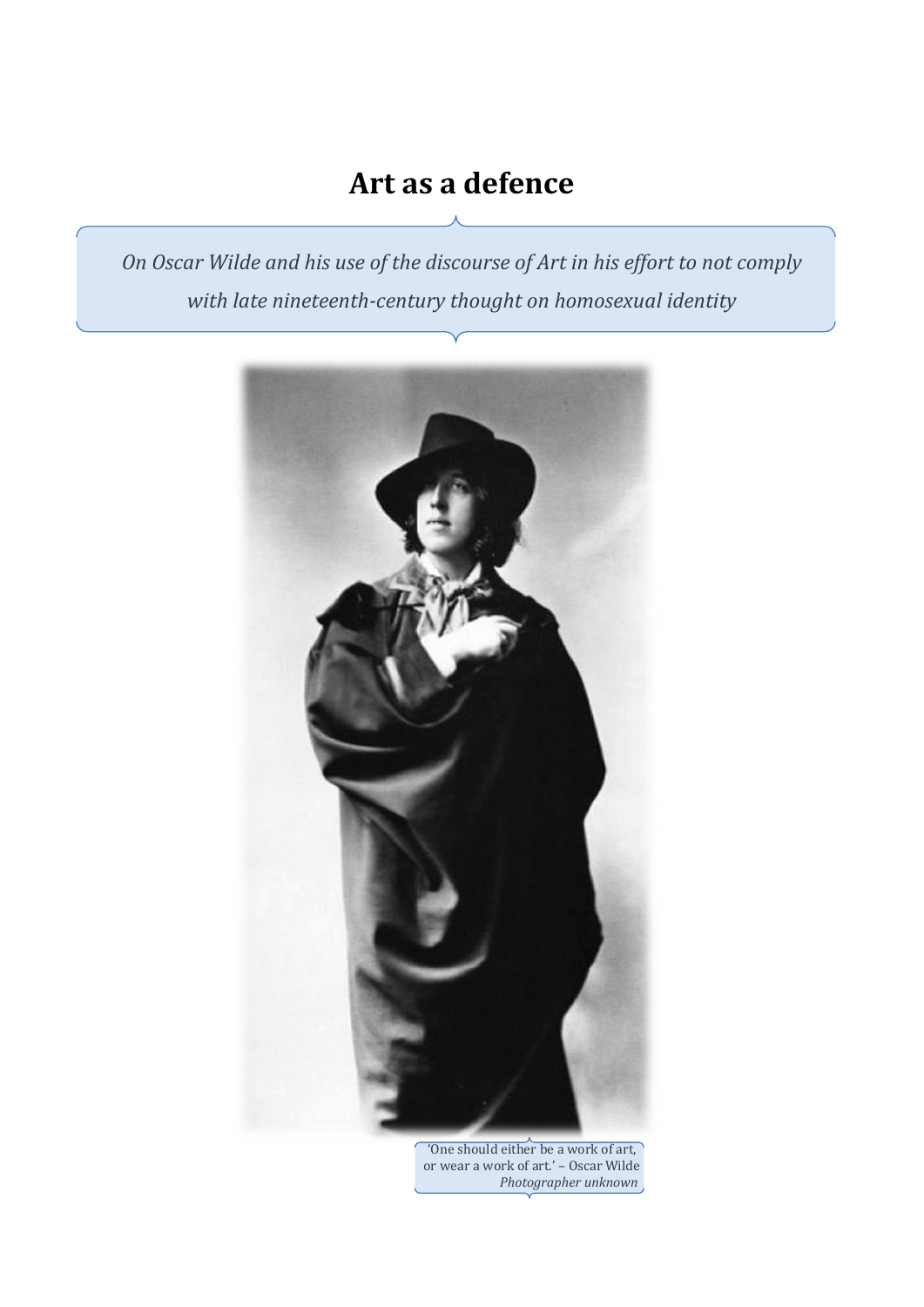|                        | Student name Jeffrey Ducaat                                                                                                                                         |
|------------------------|---------------------------------------------------------------------------------------------------------------------------------------------------------------------|
| Student number 3631303 |                                                                                                                                                                     |
|                        | Email address J.Ducaat@students.uu.nl                                                                                                                               |
|                        | Teacher dr. W.G. Ruberg                                                                                                                                             |
|                        | Bachelor course Onderzoeksseminar III; Criminal Minds                                                                                                               |
|                        | Title Art as a defence                                                                                                                                              |
|                        | Subtitle On <b>Oscar Wilde</b> and his use of the<br>discourse of Art in his effort to not<br>comply with late nineteenth-century<br>thought on homosexual identity |
| Word count 11.053      |                                                                                                                                                                     |

Date 18-01-2013

## **Table of contents Page**

Introduction 3

## **Chapter one** 7

Discourse and morality *Homosexuality as an inner identity in nineteenth-century England*

## **Chapter two** 12

Accusations in court *The making of the homosexual in nineteenth-century England*

## **Chapter three** 16

The discourse of Art *Wilde's manoeuvre to fend off the accusations* 

## **Conclusion** 24

**Bibliography** 26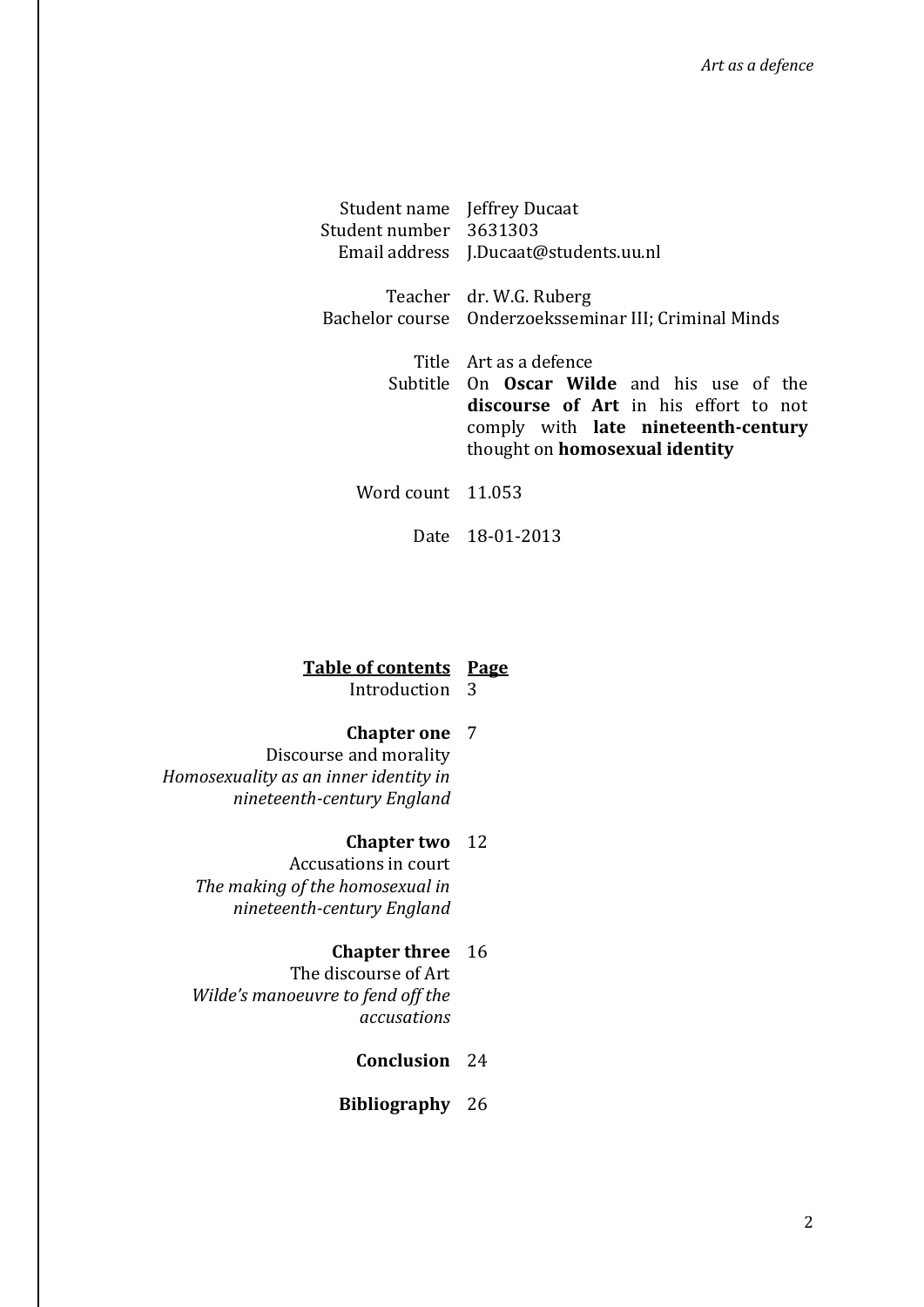*Art as a defence*

#### **Introduction**

Oscar Wilde personified the perfect gentleman in late nineteenth-century Victorian England. After graduation from the University of Oxford, he spent most of his years leading a successful life as a lecturer, poet and he became one of London's most famous playwrights. He was an eloquent and fashionable dandy, intellectually contributing to the aesthetic- as well as to the decadent movement in England. In short, he had every virtue that the upper class of society appreciated.<sup>1</sup> Wilde was also a man who dared to wander on the edge of the socially tolerable. When he thought an ethical standard to be too uptight, he simply refused to comply with it in his artistic work.<sup>2</sup> This made his plays and poetry anything but plain and dull. This artistic standpoint added to the phenomenon of Wilde; his works as well as his personality were gripping to most of the Victorian upper class.

 Oscar Wilde's reputation started to alter with the publication of his book, *The Picture of Dorian Gray* in 1890. The novel caused a lot of commotion in late nineteenth-century London society. A commonly heard critique was that the book hinted too much at indecent intimacy between young men. This critique was in no way far-fetched, because one of the protagonists in the book frequently verbalizes his deep admiration for the appearance of his male friend.

Wilde wrote this book in the late-Victorian era. Within Victorian standards, the most unheard of relationship between males was the kind that we would today define as a homosexual relationship. Especially the practice of intercourse was severely punishable by law under the Labouchere Amendment of 1885. Because of these standards, all the male-to-male allusions that Wilde made in his book were thought to be most indecent. A reviewer of the *St James's Gazette*, a London evening newspaper at the time, expressed the perplexity that was more commonly felt within the upper class after the publication of this book. He consciously chose not to analyse the story, because he was more concerned with Wilde's motives. Why did a promising person like Wilde choose to put his reputation at stake?

We do not propose to analyse "The Picture of Dorian Gray": that would be to advertise the developments of an esoteric prurience. … The puzzle is that a young man of decent parts, who enjoyed the opportunity of associating with gentlemen, should put his name to so stupid and vulgar a piece of work.<sup>3</sup>

In his quick reply to the *Gazette*, Wilde expressed for the first time an argument which he would use frequently in the future and which will be the topic of this essay. Whenever Wilde had

<sup>1</sup> M. Holland, *Irish Peacock & Scarlet Marquess. The Real Trial of Oscar Wilde* (London 2003) XVI.

<sup>2</sup> N. Frankel (ed.), *The Picture of Dorian Gray: an annotated, uncensored edition* (London 2011) 151 and 192.

<sup>3</sup> M.P. Gillespie (ed.), *The Picture of Dorian Gray* (New York 2007) 358.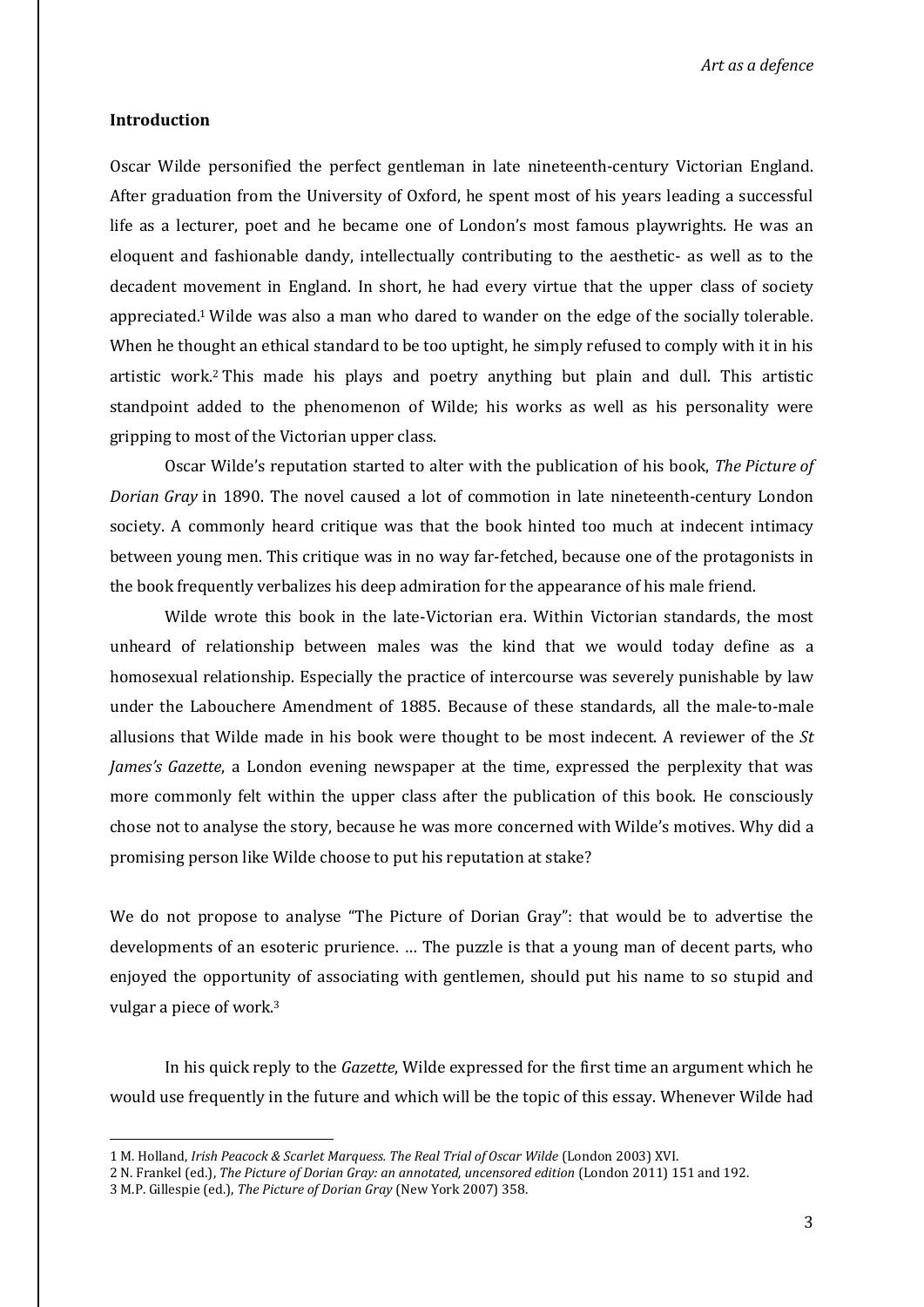to defend his work against critics, he would voice a statement which I will call the discourse of Art. In his reply he said: 'I am quite incapable of understanding how any work of art can be criticized from a moral standpoint. The sphere of art and the sphere of ethics are absolutely distinct and separate.'<sup>4</sup> The point that Wilde wanted to make was that it is undesirable and even impossible to criticize any piece of art based on ethical standards. In other words, the protagonists of *The Picture of Dorian Gray* should not be evaluated on the basis of conduct in the light of moral principles.

Five years after the appearance of *The Picture of Dorian Gray*, Wilde started a libel trial against the Marquess of Queensberry, the father of an intimate friend of Wilde, because the latter accused Wilde of posing as a sodomite. The Marquess himself was surprised by the huge amount of evidence that his lawyer collected in just a couple of days. A lot of male prostitutes, or rent boys, were eager to testify against Wilde to prove his homosexual liaisons. Wilde lost the libel trial and this led to his own arrest and trial on charges of *gross indecency<sup>5</sup>* under the previously mentioned amendment. Large parts of the book were read out aloud by the prosecutor to prove that the defendant was guilty as charged.

The court case shows that Wilde's book and letters were used to determine who Wilde was as a person. This might explain why Wilde put so much effort into defending his work; next to the book, he was defending himself*.* The prosecution argued that not only the protagonist in the story, but also that Wilde himself preferred men over women. Why else would he write about a man who deeply admires another man's appearance? The book was eagerly used in court as additional evidence to prove that Wilde fitted into the late nineteenth-century discourse on homosexual identity. The historian Michel Foucault has convincingly explained how the modern discourse of identity arose during this century. Because this subject will be thoroughly discussed in chapter one, I will now briefly touch upon it. Foucault's idea about sexuality as an inner identity ensures that we associate or unite a person with his or her actions; somebody's identity consists out of actions. In other words, what one does, provides information about who that person is. For example, from the end of the nineteenth century onwards, the fact that a man has homosexual intercourse, would naturally lead to the conclusion that that man is a homosexual. I will come to explaining how prevalent this deduction was in the late-Victorian era.

Wilde wanted to convince his adversaries that he did not belong to this discourse. In this essay I will explicate which phrasing he chose to make his standpoint clear. I have mentioned previously that Wilde's type of argument belongs to the discourse of Art. My research question

<sup>4</sup> M. Holland and R. Hart-Davis (ed.), *The Complete Letters of Oscar Wilde* (New York 2000) 428.

<sup>5</sup> Victorian morality demurred from precise descriptions of immoral acts, thus the he amendment reads: 'Any male person who, in public or private, commits, or is a party to the commission of, or procures, or attempts to procure the commission by any male person of, any act of gross indecency with an other male person, shall be guilty of a misdemeanour, and being convicted thereof, shall be liable at the discretion of the Court to be imprisoned for any term not exceeding two years, with or without hard labour.'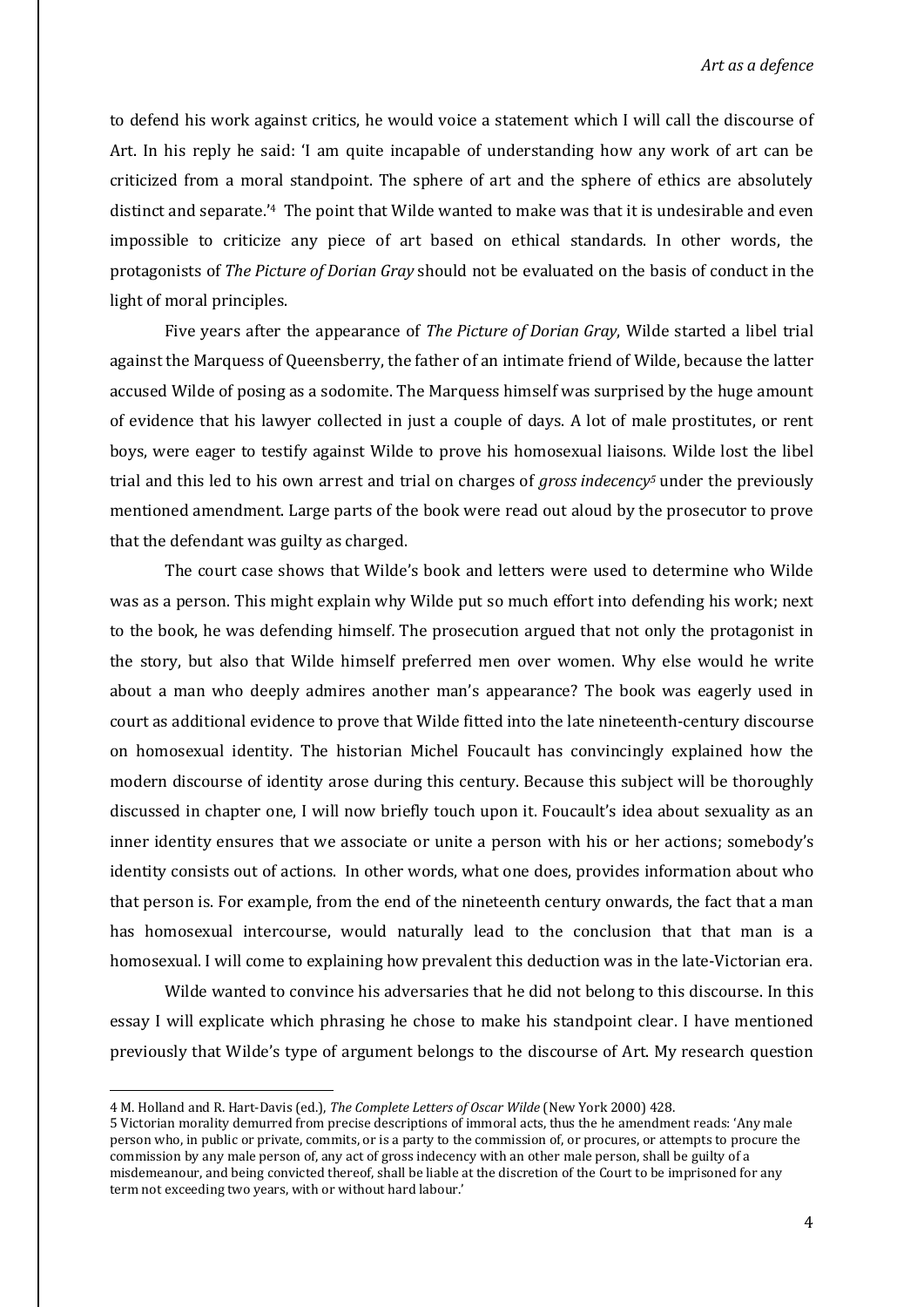will be: How did Oscar Wilde use the discourse of Art to propose that he did not belong to the nineteenth-century discourse on homosexual identity?

The answer to this question will be of value to anybody who is interested in the direct consequences of the discourse of identity for individual human beings, in this case Oscar Wilde. I believe that a thorough examination of the grounds on which Wilde was prosecuted and condemned, will help us to better understand the comments that Foucault made about discourses and the formation of identities. I further believe that the examination of a late nineteenth-century identity case will help us become aware of our own near inability to think beyond the discourse of identity. Within the history of humanity, people only quite recently started to think in identities because of actions.

Nonetheless, I believe the answer to this question is also relevant because it will shed light on an aspect which Foucault has forgotten. I believe that Foucault did not put enough attention into the individual's chance to change situations; Foucault forgot about agency. By examining the reply that Wilde gave to all of the accusations, I actually study Wilde's agency. I will describe the space that Wilde had to put forward his own perspective on reality. I will prove that the discourse on homosexuality did not provide the only explanation to Wilde's conduct and that he himself could come up with an alternative. This insight will let us realize the potential of agency, even though Wilde's sentence directly confronts us with its limits. Nonetheless, the transcript provides me with sufficient reason to dispute the lack of agency.

I will now briefly touch upon the historiography of homosexuality. To better understand the studies that have been done for England, I will pay attention to the historiography of homosexuality at large. I previously mentioned Foucault and his study into identity. His book *The History of Sexuality* is crucial to understand the late nineteenth-century discourse on homosexual identity. The first volume, *The Will to Knowledge*, provides the theoretical framework to this theme. <sup>6</sup> Foucault has been of great influence to everybody who studies the creation of the homosexual identity, but his insights have also been challenged by some scholars. The scholar Theo van der Meer uses Foucault's concept of identity, but convincingly argues that the core of thinking about sexuality did not just come from within medicine but rather from a pre-existing common-sense knowledge, rooted in age-old discourses. <sup>7</sup> This is an important nuance that Van der Meer made, and in the present essay I will also assume that a very basic and undeveloped notion of who the homosexual was, had already 'rooted' earlier in the century. To explain this standpoint, I will use the master's thesis about the formation of the homosexual identity of the undergraduate Annemarie Bas. She explained how the nineteenth-century Count August von Platen began to create a notion of self-awareness early in the nineteenth century, she

<sup>6</sup> R. Hurley (ed.), *The History of Sexuality. The Will to Knowledge* volume 1 (London 1998).

<sup>7</sup> T. van der Meer, 'Sodomy and Its Discontents: Discourse, Desire, and the Rise of a Same-Sex Proto-Something in the Early Modern Dutch Republic', *Historical Reflections/Reflexions Historiques* 33:1 (Spring 2007) 66.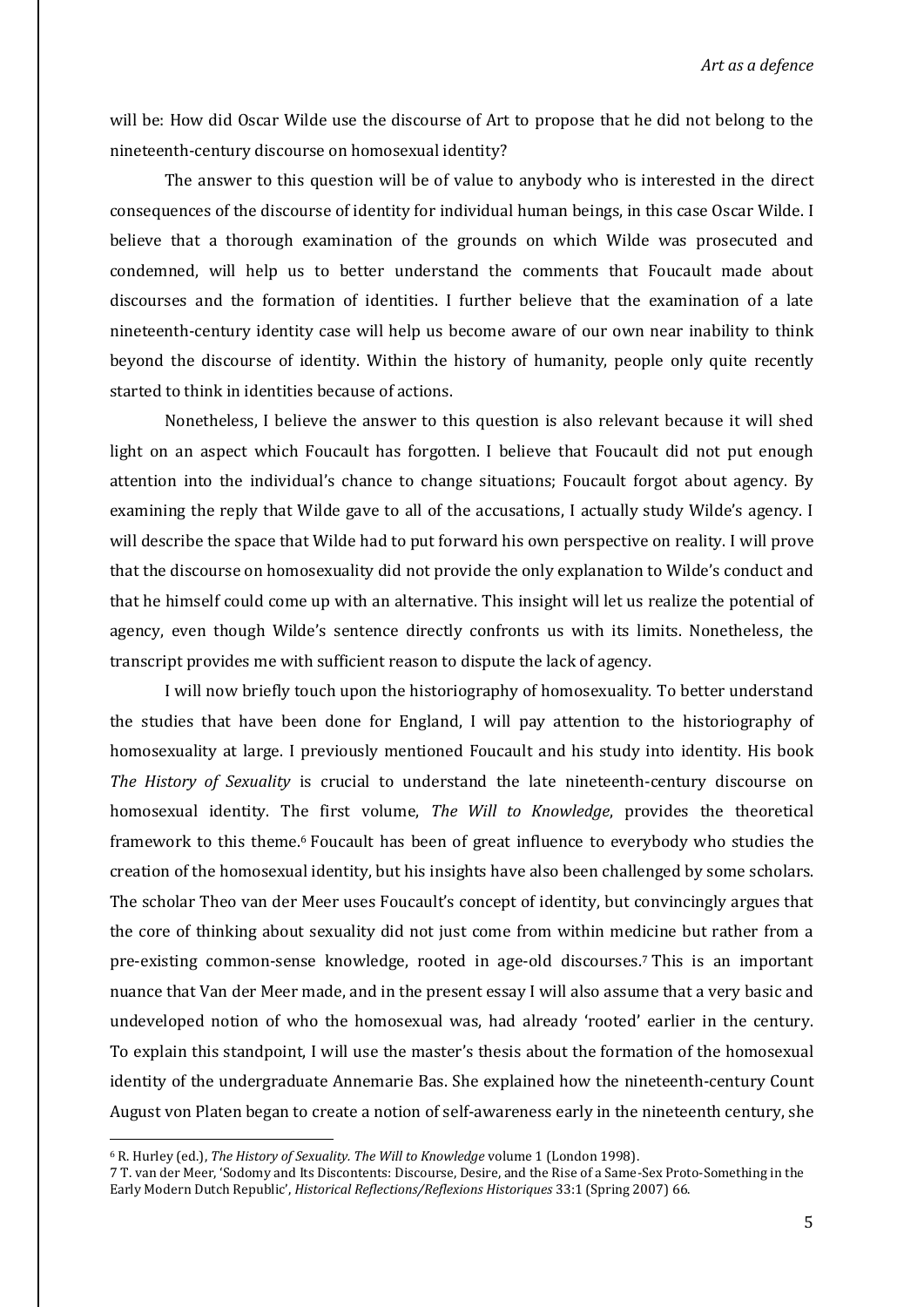does this by analysing his diaries. With different reasoning than Van der Meer, Bas also argues that the creation of identity should be situated earlier in the nineteenth century than Foucault suggested, she does this primarily from the perspective of the 'proto-homosexual' himself.

Next to the international similarities, the historian Ivan Dalley Crozier rightly discusses the national differences in homosexual discourse. For example, he argues that English medical professionals hesitated to familiarize themselves with the subject of homosexual practices because they believed it to be a particularly continental problem. Because of this standpoint, they gave way to legal professionals to take over the formation. In other words, I will propose that law had a greater influence on the construction of the homosexual identity than doctors had, at least in England. Furthermore, the historian Alan Sinfield has written in his book *The Wilde Century*, about the respective use of the words 'sodomite' and 'homosexual' in England throughout the centuries. This insight will be of value because it proves to be difficult to distinguish what Victorians meant when they used those words. The historian Michael Foldy and the sociologist Jeffrey Weeks made insightful attempts to clear the matter up by discussing Victorian morals and standards. Weeks has additionally given a helpful synopsis of the British history of sexuality since 1800 and he includes valuable comments on this history coming from the sexologist Havelock Ellis.

In chapter two, I will examine how the discourse on homosexuality was effectively used in the first trial of Oscar Wilde. Merlin Holland, the grandson of Wilde, obtained the complete longhand manuscript of his grandfather's first trial at the latter's centenary celebration at the British Library. He was the legitimate copy-right holder and fortunately chose to publish it. As a case study, I will analyse the impact that the discourse of homosexuality had within court by using his transcript.

In chapter three, I will first further explicate the discourse of Art and then examine how Wilde tried to draw upon this discourse in his effort to not belong to the discourse on homosexuality. In this chapter, I will consequently pay attention to the gap in the work of Foucault: the individual's own agency. Furthermore, I will state my argument in this chapter; Oscar Wilde's promising effort to draw upon the discourse of Art did not prove to be successful, mainly because he fitted perfectly into the late nineteenth-century discourse on homosexual identity.

What one should not expect to read in this essay are assumptions about Oscar Wilde's truth or the truth about Oscar Wilde. I do not presume to be able to 'get into his head'; I will not provide an answer to the question if Wilde himself thought that his actions undeniably made him a homosexual. This essay is concerned with the phrasing that Wilde used to evade condemnation. I can merely examine the process by which other people came to think of Wilde as a homosexual.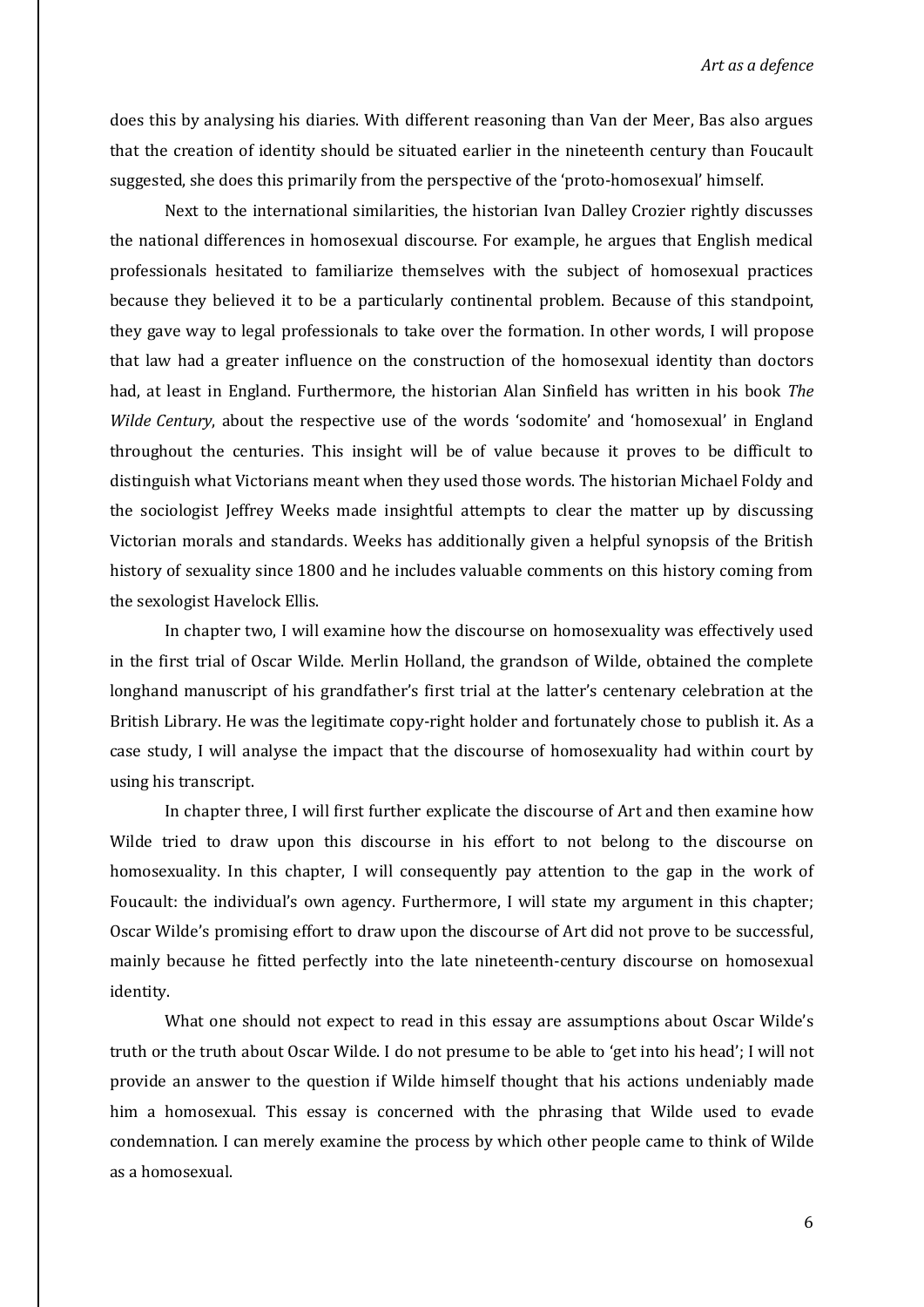#### **Chapter one** Discourse and morality

#### *Homosexuality as an inner identity in nineteenth-century England*

Because of Michel Foucault's influential book *The Will to Knowledge*, the first volume of *The History of Sexuality*, the invention of 'identity' has often been situated at the end of the nineteenth century. During this century, science had become widely popular; people began to believe that scientists could provide more trustworthy explanations and more credible solutions than traditional authority could. While the traditional influence of vicars faded, the stage was cleared for professionals of law and medicine to create a novel worldview in accordance with their findings. Foucault argued that these professionals started to classify people according to their prominent activities. The spotlight was shifted from the examination of one's actions, to the examination of one's self. Before the nineteenth-century, individuals were punished for the crimes they committed, without further paying regard to the identity of the perpetrator. Nineteenth-century scientific professionals created a system in which a crime corresponded to a 'type' of person. For example, a man who frequently stole in his life would be regarded as a kleptomaniac. His crime had become a part of who he was; his identity. In short, activities and crimes of people were examined and used to define what a person was at heart. Knowing about what one was at heart, one's so called identity, turned out to be useful information that made the classification of humanity possible.

Homosexuality is the primary topic of this essay. According to Foucault, the homosexual identity was one of these novel classifications that were forged by professionals of law and medicine during the late nineteenth century. In pre-modern times, a homosexual identity did not exist; there were men who had intercourse with other men, but every man could be tempted to do the same. This is what the scholar Theo van der Meer has previously defined as the 'slippery slope of excess'.<sup>8</sup> Van der Meer meant that it was commonly believed in pre-modern Europe that, if one would start to commit sin and gluttony, one could eventually end up as a sodomite.<sup>9</sup> While Foucault situated the formation of the homosexual identity at the end of the nineteenth century and stated that professionals had created it, Van der Meer argues that common people already began to form a sense of homosexual awareness a century earlier. The latter argued that the professionals only elaborated on what was already commonplace to people at the end of the eighteenth century. The primary disagreement of the scholars is whether and when common people or scientific professionals coined the term homosexual identity. What both scholars on the other hand agree upon is that a minority of men began to be seen as homosexuals, either from the end of the eighteenth century onwards or during the nineteenth.

1

<sup>8</sup> Van der Meer, 'Sodomy and Its Discontents', 49.

<sup>9</sup> Ibidem.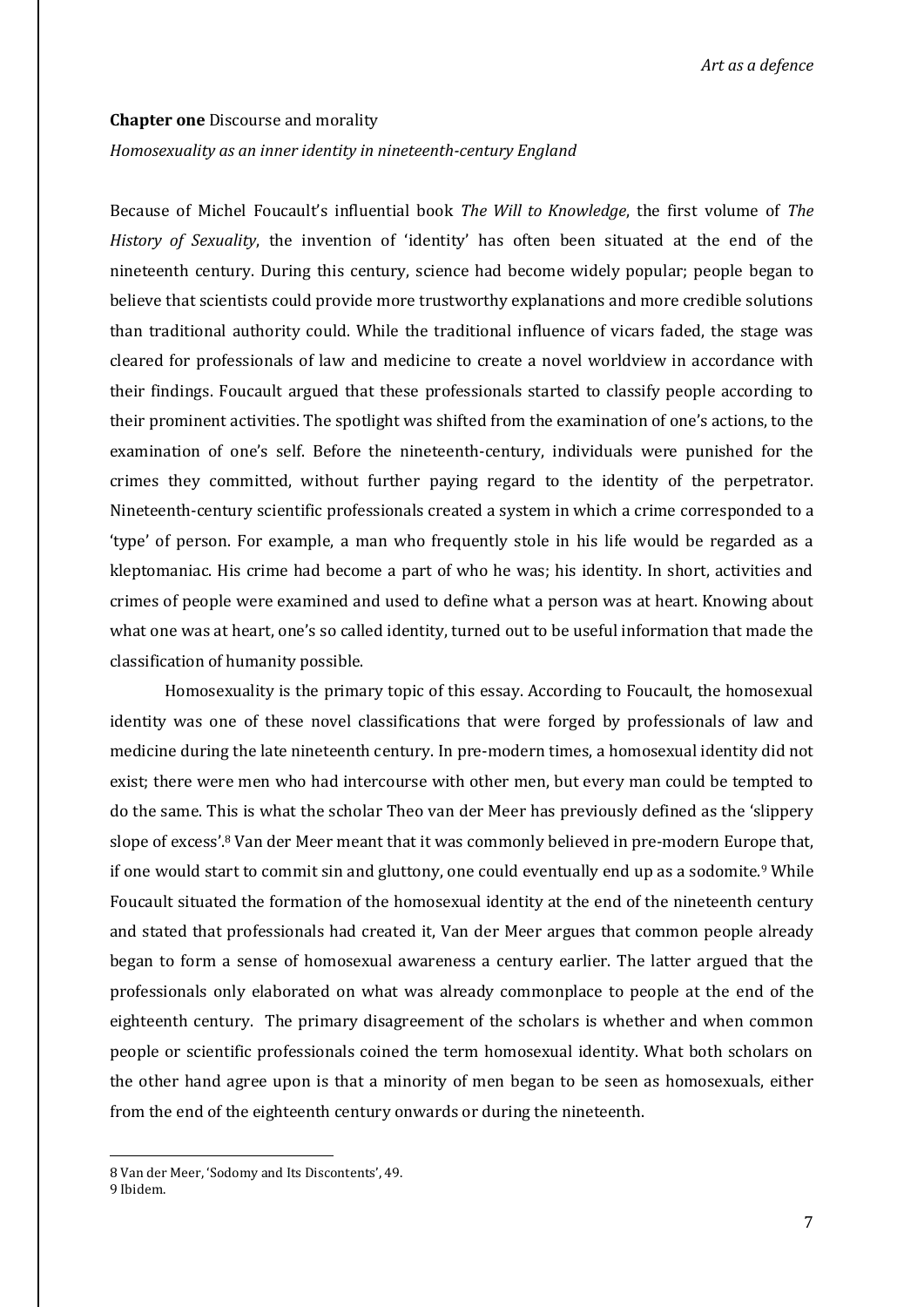Van der Meer does not stand alone in his assertion that common people already had a basic notion of the homosexual early in the nineteenth century. The undergraduate Annemarie Bas studied the diaries of Count August von Platen and she also argues that the development of the homosexual identity has to be situated earlier. By analysing a diary of the year 1813, Bas found that Platen struggled to distinguish between intimate friendship, passion and lust. For this reason the latter must have associated his intimate male relationship with his sexuality.<sup>10</sup> Because of this, Bas disputes the idea that homosexuality was only associated with male intercourse: the undeniable act of physical penetration. This last idea has been forwarded by the historian Harry Oosterhuis. The latter argues that intimate relationships between men were not associated with sexuality until doctors started to theorize about homosexuality at the turn of the century. Sexuality, he argues, was only then associated with an emotional connection and intimacy between couples.<sup>11</sup> I agree with Van der Meer and Bas that common people had a very basic, but in no way definite nor consistent, notion of homosexuality prior to the influence of professionals. Even though I can solely conclude that the completion of the homosexual identity was at the hands of professionals. I will now clarify this standpoint.

Other scholars besides Foucault have argued that a clear and consistent notion of the homosexual only came into being at the turn of the century. While reading the transcript of the trials of Oscar Wilde, I could not withstand the same conclusion; his identity became definite and was formed during the many cross-examinations in court. The basic and inconsistent assumptions of how 'the homosexual' acted and who he was as a person rapidly evolved into a coherent identity because of Edward Carson's (the barrister of John Douglas) navigating and witty speech. He draw cleverly on persistent common-sense assumptions, for example the assumption that words written in novels contained truth about the author, to create the total image of Oscar Wilde. In chapter two I will further elaborate on the words spoken during the first trial, now I will come to address a particularly difficult issue in this study.

Alan Sinfield has put into words how tricky studying (the English version) of the formation of the homosexual identity is. He mentioned that Victorians placed emphases that we do not place and that they saw vices where we see trivia.<sup>12</sup> Furthermore, he argues that there has not been a well-defined concept of homosexuality for a long time. 'The commonest legal and medical terms for same-sex practices were sodomy and buggery, but these were (by our notions) ill-defined.'<sup>13</sup> These facts make it difficult for the contemporary scholar to define exactly how the discourse of homosexuality influenced the manner of speaking about homosexuals in Wilde's days. Luckily, Foldy has convincingly asserted that Victorians associated practitioners of

<sup>10</sup> J.C.M. Bas, *De dagboeken van Graaf August von Platen. In het kader van de ontwikkeling van het homoseksuele zelf* (zp 2012) 49.

<sup>11</sup> Bas, *De dagboeken van Graaf August von Platen*, 18.

<sup>12</sup> A. Sinfield, *The Wilde Century. Effeminacy, Oscar Wilde and the Queer Moment* (New York 1994) 102.

<sup>13</sup> Sinfield, *The Wilde Century*, 30.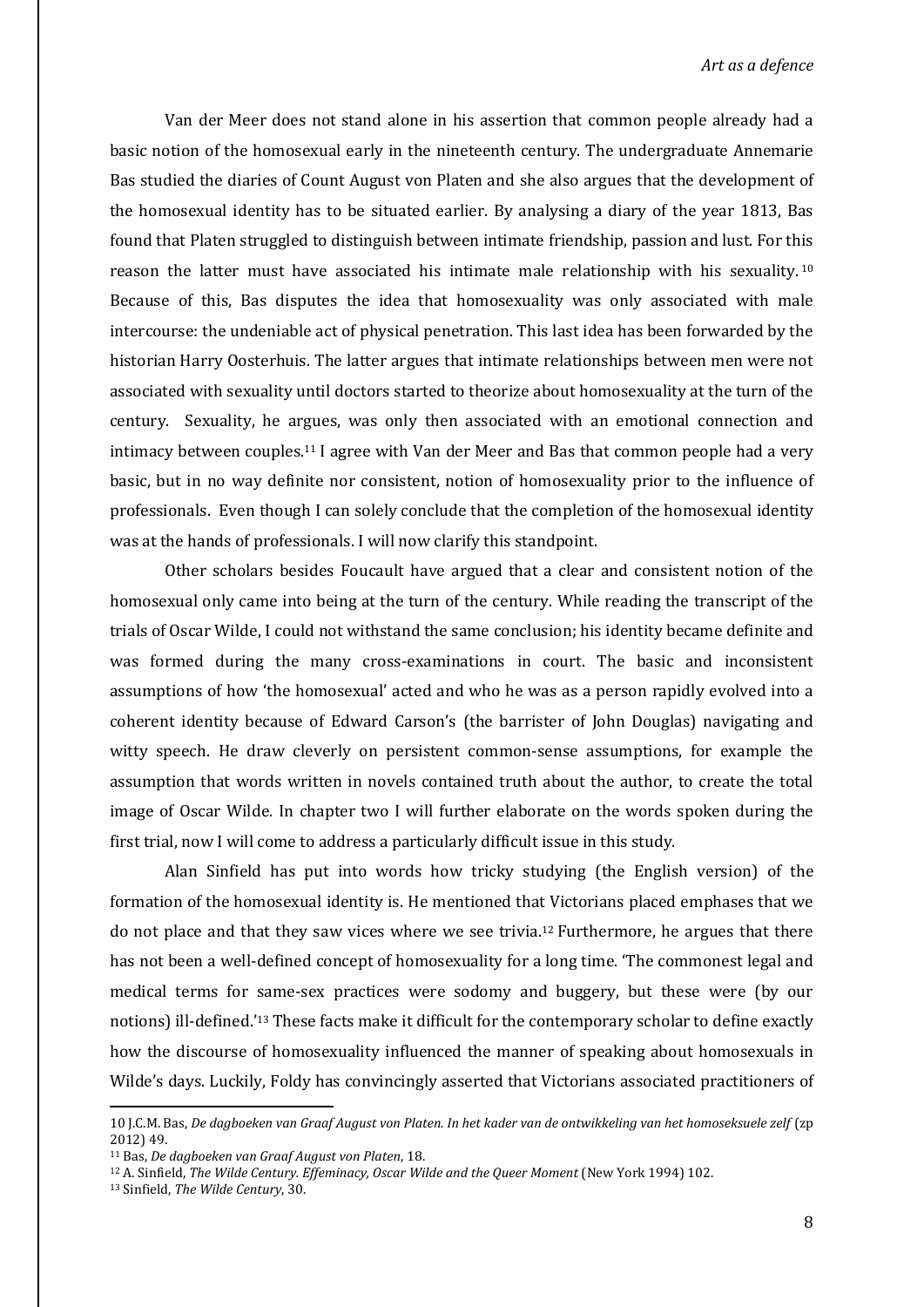same-sex intercourse with a threat to public health.<sup>14</sup> With this information, the historian is able to recognize references to unhealthiness, insanity and uncleanliness as coded imputations of homosexuality. This is why I propose to speak about a basic notion of homosexuality early in the nineteenth century, even though the exact term of 'homosexual' was not in use.

Yet, the historian Nicholas Frankel preaches wariness into this matter: 'It is worth bearing in mind that in the Victorian era, sexual preference was less clearly seen as an identity. … Wilde and the other men who participated in London's homosexual subculture, many of them leading secret double lives, would have been viewed by the majority not as homosexuals per se but as men indulging in 'unclean' vices.'<sup>15</sup> If identity was not connected to sexual preference in the late-Victorian era, how can I assert that people started to think of Wilde as a homosexual? Van der Meer probably rightfully uses a vague term like the 'same-sex proto-something' in his discussion of the matter.<sup>16</sup> Especially, because the word homosexual did not enter the English language until 1892, when it was used adjectivally in a translation of Richard Krafft-Ebing's book *Psychopathia Sexualis.* Its first use as a noun was in 1912. <sup>17</sup> I assert that the present discourse on homosexuality, the concept that we have of the entity of the homosexual, has thus only become definite since the turn of the previous century and to a great extent because of legal cases. Sexologist Havelock Ellis wrote that 'the Wilde Trials appeared to have generally contributed to give definiteness and self-consciousness to the manifestations of homosexuality, and to have aroused inverts to take up a definite stand.'<sup>18</sup>

Even though Ellis stated this in the 1930s, and studies the formation of the homosexual identity have much developed since, I argue that he was quite right. This is exactly why Wilde put so much effort into defending his art; he was primarily trying to safeguard his respectable image from turning into the manifestation of homosexuality. He must have assumed that he had a fair chance of convincing the jury that his conduct and work were an expression of his artistic being. If he believed to have had no chance he would never have sued Queensberry in the first place. The space that Wilde felt to argue with the barristers in court touches upon the subject of one's individual agency. In the introduction, I have argued that Wilde had more agency than Foucault lets us assume in his concept of discourse. I will further explicate the limits and potential of agency in chapter three, where I will analyse Wilde's replies.

In addition to Ellis, Weeks has also written about the formation of homosexuality in court:

<sup>14</sup> M.S. Foldy, *The Trials of Oscar Wilde. Deviance, Morality, and Late-Victorian Society* (London 1997) chapter 6.

<sup>15</sup> Frankel, *The Picture of Dorian Gray*, 7.

<sup>16</sup> Van der Meer, 'Sodomy and Its Discontents', 41-67.

<sup>17</sup> Frankel, *The Picture of Dorian Gray*, 7.

<sup>18</sup> J. Weeks, *Sex, Politics & Society. The Regulation of Sexuality Since 1800* (New York 1989) 103.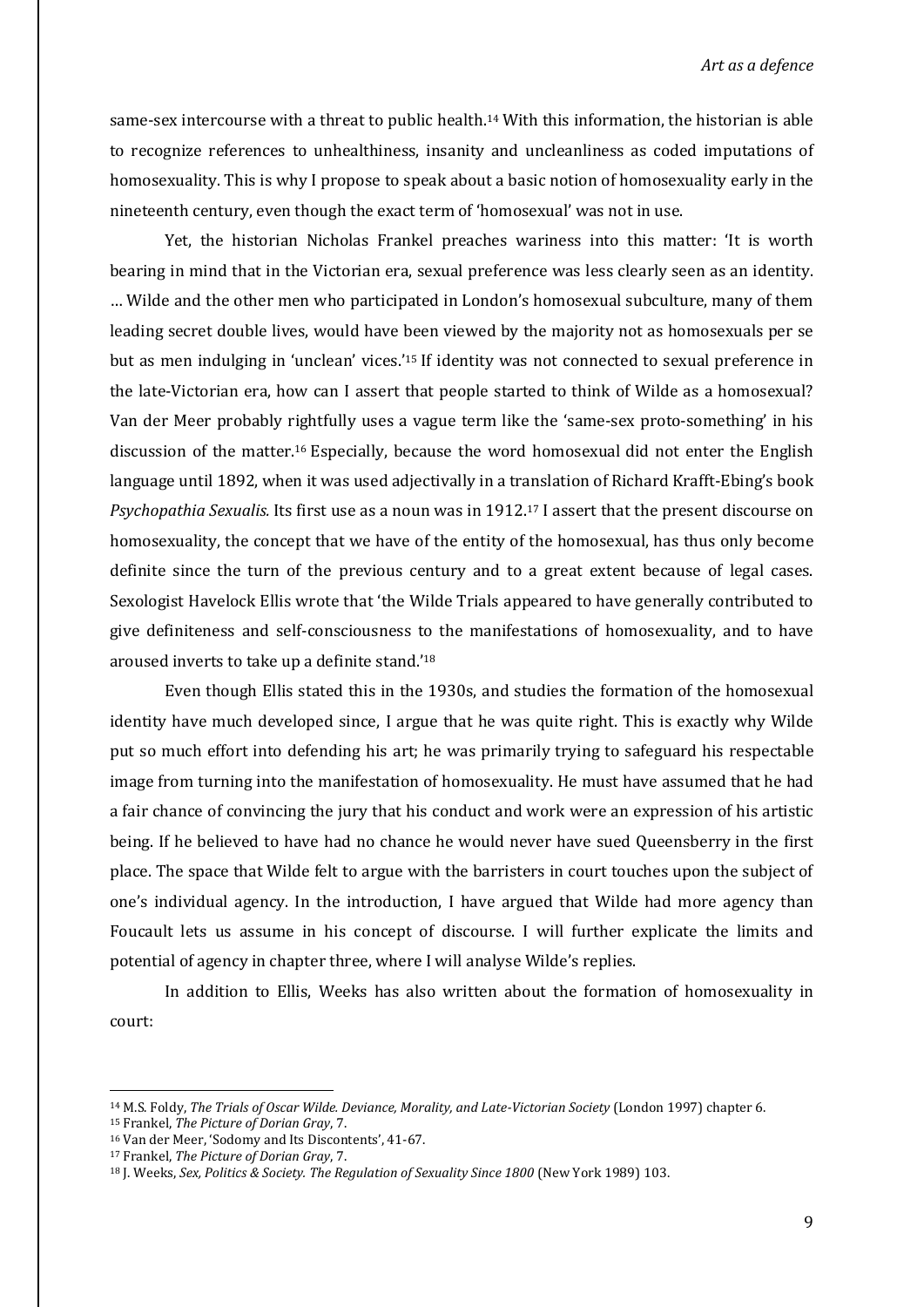'It seems likely that the new forms of legal regulation, whatever their vagaries in application, had the effect of forcing home to many the fact of their difference and thus creating a new community of knowledge, if not of life and feeling, amongst many men with homosexual leanings. There was clear evidence in the later decades of the nineteenth century of the development of a new sense of identity amongst many homosexual individuals, and a crucial element in this would undoubtedly have been the new public salience of homosexuality, dramatized by the legal situation.'<sup>19</sup>

In this formulation, Weeks makes the primary importance of law very clear. Legal regulation bears a certain rigidity that forced practitioners of same-sex intercourse, as well as their adversaries, to take up a definite stand. The legal situation in England made the existence of homosexuals strikingly apparent to the public. Physicians, on the other hand, could have had little influence in the trials of Oscar Wilde. No doctor was drawn upon and no medical information was used during the trials. Furthermore, neither of the barristers used any medical insight. What both Wilde, his barrister and the counterpart did speak about, was morality and impermissible conduct. Moral concepts played a much bigger role in the case of Oscar Wilde than medical insights did. This is exactly why Wilde was not questioned about whether his conduct was natural or not. What he did have to fend off were accusations about his presumed immorality. Bas mentions in her conclusion that homosexual men started to judge themselves differently because of medical insights. She states that, because of medicalization, homosexuals started to refer to their feelings as unnatural, while before those men would judge their actions as immoral. While this might be true for the men who wrote letters to the psychologist Richard von Krafft-Ebbing,<sup>20</sup> I assert that in Wilde's case morality did not lose its importance.

The historian Ivan Dalley proved that doctors were even wary to fiddle in the discussion. They thought homosexuality to be a problem that did not occur as frequently as it did on the Continent. Crozier interestingly argues that knowledge about sodomy in English medical circles was scant.<sup>21</sup> He adds: 'This is hardly surprising in late-Victorian times.'<sup>22</sup> Crozier found a striking statement of an English doctor to prove his argument: 'I have abstained from studying the subject [sodomy] which is repulsive in itself and not likely to be of any service to me professionally.'<sup>23</sup> This statement indicates that sodomy was intertwined with Victorian morals. This intertwined relation ensured that practitioners of law could get to Wilde simply by referring to the obviousness of his immoral conduct. I assume that the uptight Victorian morality

<sup>19</sup> Weeks, *Sex, Politics & Society*, 103.

<sup>20</sup> Bas, *De dagboeken van Graaf August von Platen*, 19.

<sup>21</sup> I.D. Crozier, 'The medical construction of homosexuality and its relation to the law in nineteenth-century England', *Medical History* 45 (2001) 72.

<sup>22</sup> Crozier, 'The medical construction of homosexuality', 72.

<sup>23</sup> Ibidem 71.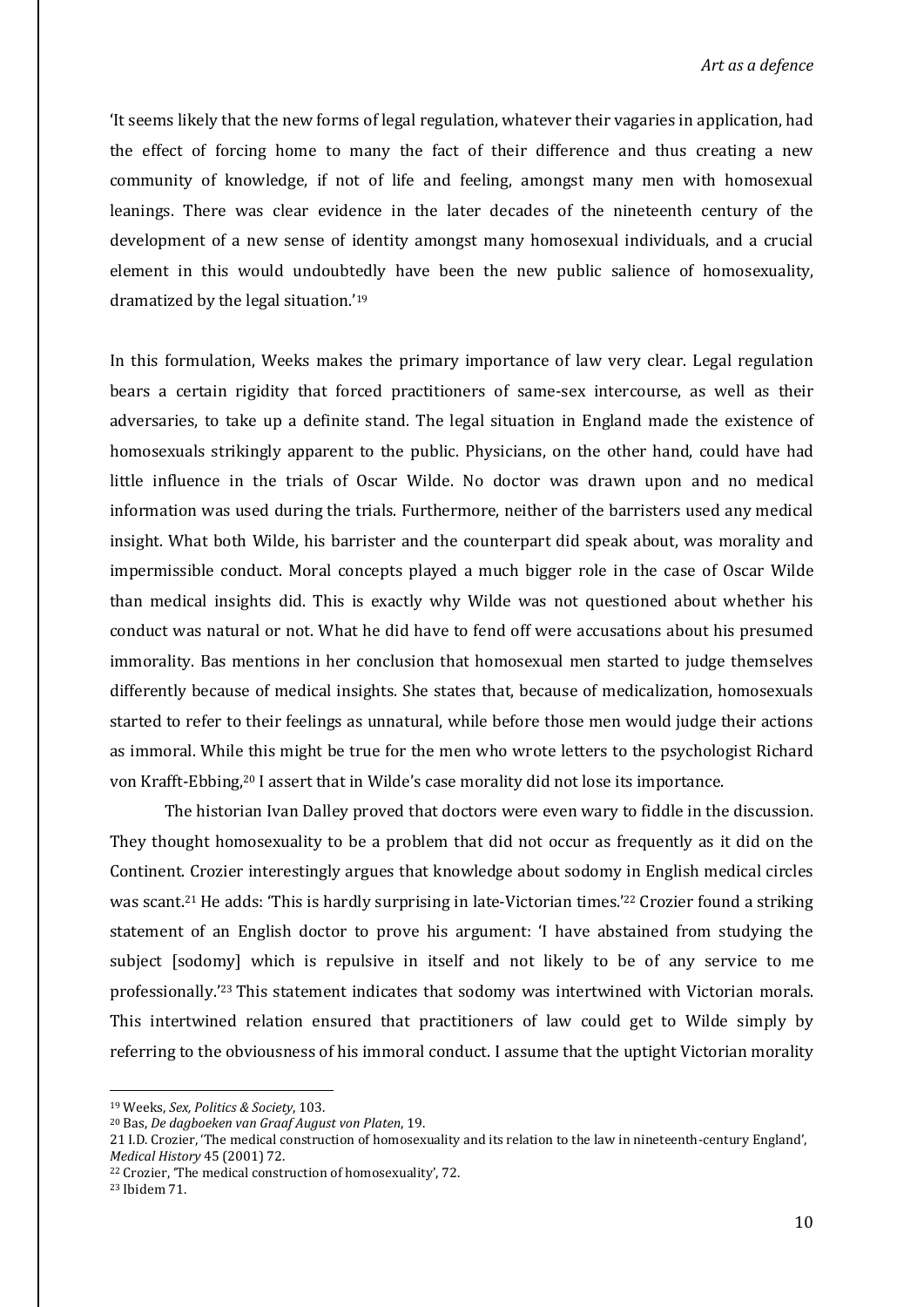reduced the need for medical insights. Morality had a considerable influence on the subject, and might have overshadowed medical thought about whether homosexual practice was 'natural' or not. This conclusion seems to be valid only for England; Crozier shows that medical thought on the Continent underwent a different development.

Now I have established that the legal situation had a great influence on the development of the homosexual identity, I come to the analysis of the first libel trial in chapter two. I will examine what this legal influence exactly implied for the trial of Wilde. The primary purpose will be to define how Edward Carson used common-sense knowledge from society to make Wilde fit into the discourse on homosexuality.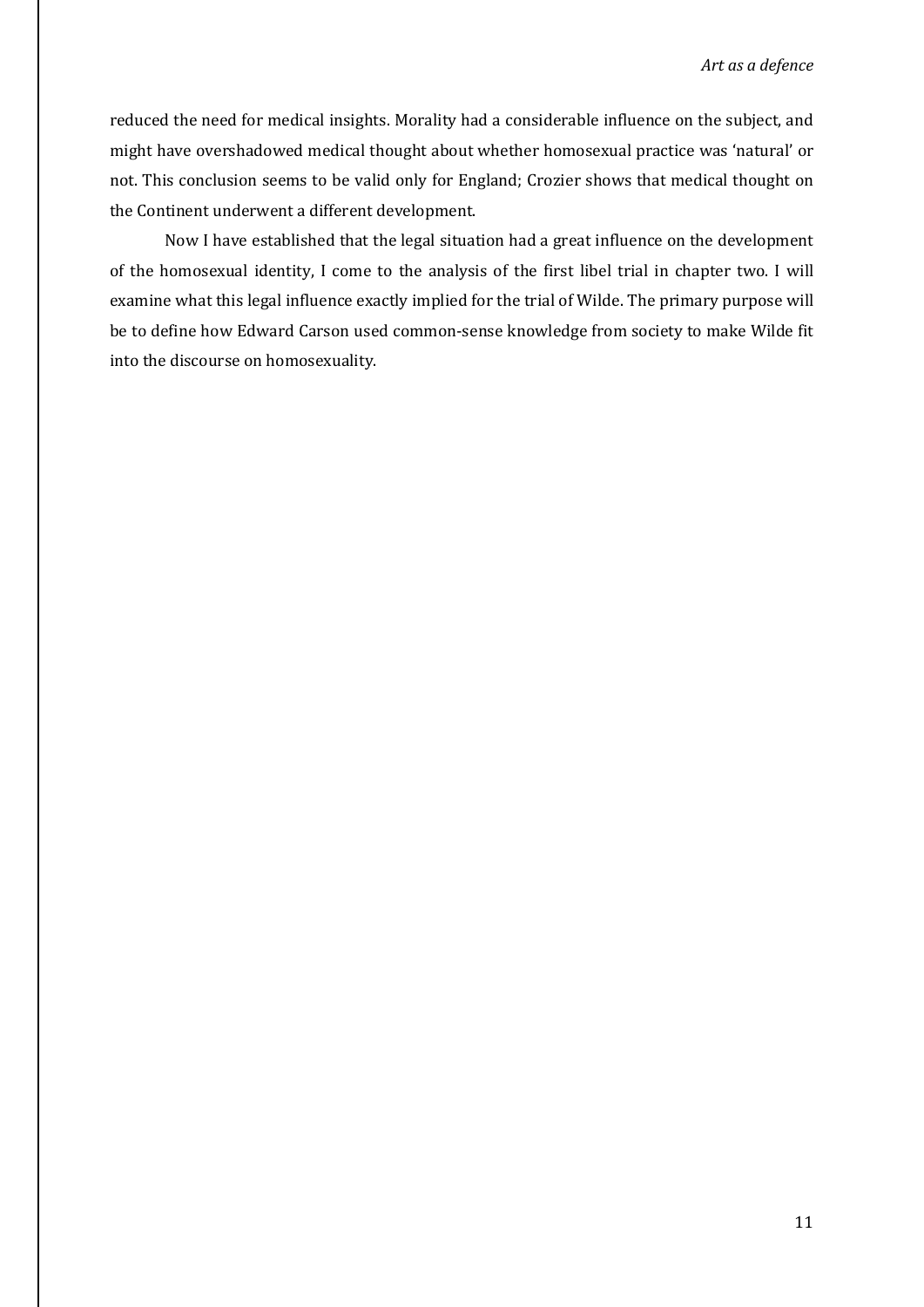#### **Chapter two** Accusations in court

#### *The making of the homosexual in nineteenth-century England*

Lord Alfred Douglas, a handsome young man, was introduced to Oscar Wilde in 1891. Douglas soon initiated Wilde into the Victorian underground of rent boys and prostitution, ensuring that Wilde met Alfred Taylor, a procurer of a notorious male brothel. Taylor started to introduce Wilde to renters in 1892, and soon Wilde was spotted in public with these young men. The rendezvous with these workingclass boys gave Wilde other experiences than he was used to. The homosexual men he had spent time with before, were all part of his aesthetic circle. Oscar wrote in a letter to Douglas:

'People thought it dreadful of me to have entertained at dinner the evil things of life, and to have found pleasure in their company. … It was like feasting with panthers. The danger was half the excitement. … They were the brightest of gilded snakes. Their poison was part of their perfection. … I don't feel at all ashamed of having known them. They were intensely interesting.'<sup>24</sup>

Strangely, seeing workingclass boys did not initially get Wilde into trouble. It was the father of the charming Lord Alfred Douglas that could not stand the relation between Wilde and his son. In February 1895, Wilde initiated a private prosecution against Douglas' father, the Marquess of Queensberry. Wilde charged John Douglas for criminal libel, because the latter had made the public accusation that Wilde posed as a sodomite. Going to court would not prove to be advantageous for Wilde, because a significant number of the workingclass boys testified against Wilde in exchange for considerable sums of money.<sup>25</sup> Not in the last place because of these testimonies, the jury found that there was truth in the accusation. This verdict led to his own prosecution on charges of sodomy and gross indecency in two following trials. The third and final trial resulted in a sentence for Wilde of two years of hard labour in prison: Wilde got the severest punishment possible by law.

Fortunately, the transcript of what has been said in court has been preserved. The transcript of the first libel trial will be used to find out which accusations were being made by Carson. With this information, I will determine how this barrister tried to use the discourse on homosexuality in his effort to get Wilde convicted. But first, I have to share some details about the source.

<sup>24</sup> Edwards, O.D., B. Terence and D. Kiberd (ed.), *Complete Works of Oscar Wilde* (London 2003) 1042.

<sup>25</sup> Holland, *Irish Peacock & Scarlet Marquess*, XXXVII.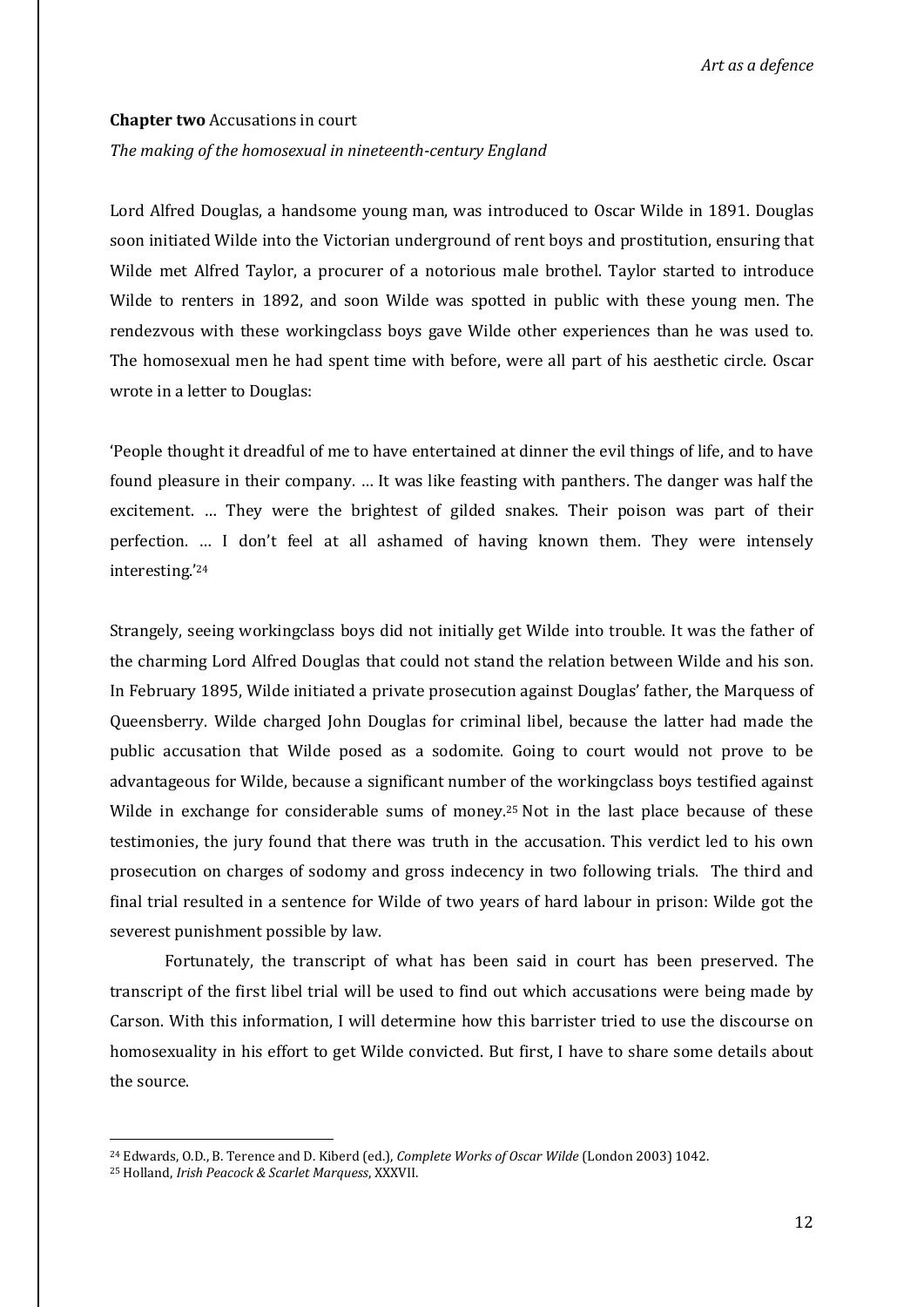The deceased barrister Harford Montgomery Hyde was one of the first to collect the transcripts of the trials in 1948.<sup>26</sup> He mainly had to rely on newspapers and on the memory of one single attendee present at the time. Hyde's transcript of the first trial consists of approximately thirty thousand words. Merlin Holland, the grandson of Oscar Wilde, got his hands on an authentic handwritten script of the same trial several years ago and published it. The additional value of Holland's collection is that it fills many of the gaps that exist in the work of Hyde. Holland's text, in striking comparison to Hyde's, runs to some eighty-five thousand words. <sup>27</sup> Nobody has yet taken the effort to improve Hyde's transcript of the second and third trial, simply because the official transcripts to these trials are without a trace. This is why I have chosen to focus on the first trial.

The scholar Michael Foldy offers an extensive reading of Wilde's trial transcripts in his book The Trials of Oscar Wilde.<sup>28</sup> He sets an adequate example of how we can use a primary source of this kind. Because this source contains the exact words that were spoken at the time, it is valuable from multiple perspectives. For example, Foldy has used the transcripts to represent the different forces and trends that were moving British politics and society and he also claimed that he could use it to represent the views, values and attitudes that were expressed by Wilde and his contemporaries.<sup>29</sup> I agree with Foldy that this source can give us these insights. Unfortunately however, Foldy used an even older transcript in his research than the collection of 1948. This means that there is still a need to expand our understanding of the Wilde trials, especially since Holland's complete collection has only been used by a few scholars.

Now the source is clear, I can begin to share some interesting remarks that were made during the first libel trial. Carson uses sentences from *The Picture of Dorian Gray* to make his point clear:

'CARSON: *'I quite admit that I adored you madly, extravagantly, desperately. I was jealous of everyone.' Have you yourself ever had that feeling towards a young man?*

…

CARSON: *Have you ever adored a young man, some twenty-one years younger than yourself, madly?*

…

**.** 

CARSON: *'I grew afraid that the world would know of my idolatry.' Why should he grow afraid that the world should know of it? Was it anything to be concealed?' 30*

<sup>26</sup> H.M. Hyde (ed.), *The Trials of Oscar Wilde* (Harmondsworth 1962).

<sup>27</sup> Holland, *Irish Peacock & Scarlet Marquess*, XLI.

<sup>28</sup> Foldy, *The Trials of Oscar Wilde*

<sup>29</sup> Ibidem XI.

<sup>30</sup> Holland, *Irish Peacock & Scarlet Marquess*, 93.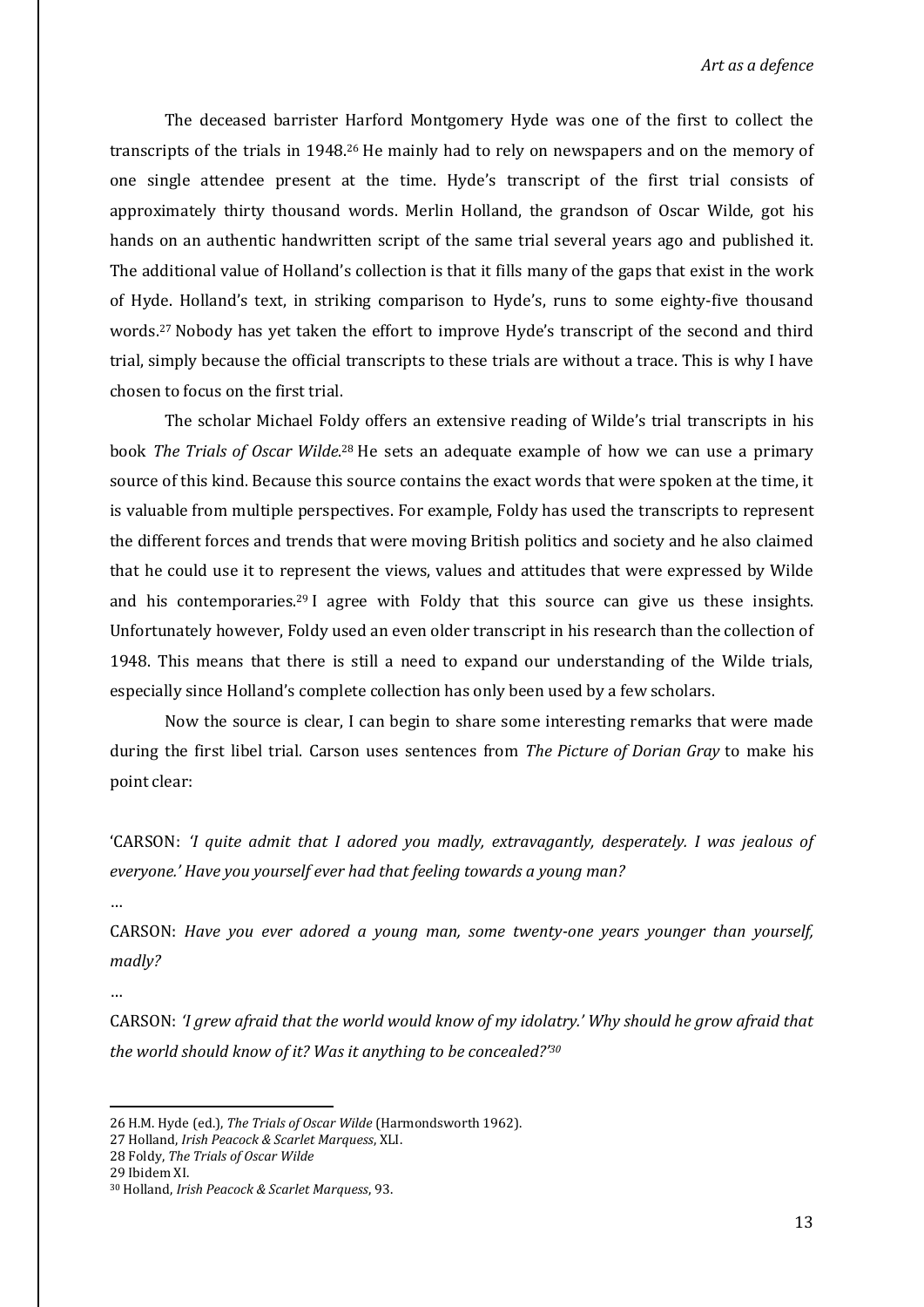On many occasions Carson proposes this exact same thing in court: if Wilde has written about a man who has immoral feelings towards another man, the author is most likely to also feel the same in real life. At another point in the trial, Carson questioned Wilde about one of the letters he wrote to his dear friend Lord Alfred Douglas. While Carson again tried to shine light on Wilde's feelings for other men, the way in which Wilde uses the discourse of Art also becomes clear:

'CARSON: *'Your sonnet is quite lovely. It is a marvel that those red rose-leaf lips of yours should be made no less for music of song than for madness of kissing.'*

WILDE: *Yes.*

CARSON: *Do you mean to tell me, sir, that that was a natural and proper way to address a young man?*

WILDE: *I am afraid you are criticizing a poem on the ground –*

CARSON: *I want to see what you say.*

WILDE: *Yes, I think it is a beautiful letter. If you ask me whether it is proper, you might as well ask me whether King Lear is proper, or a sonnet of Shakespeare is proper. It was a beautiful letter. It was not concerned with – the letter was not written – with the object of writing propriety; it was written with the object of making a beautiful thing.* 

CARSON: *But apart from art?*

WILDE: *Ah! I cannot do that.*

CARSON: *But apart from art?*

WILDE: *I cannot answer any question apart from art.' 31*

This dialogue is interesting because the standpoint of both parties become evident. While Carson uses Wilde's poem quite literally and asserts that it is highly improper to long for a kiss of Douglas, Wilde dismisses this interpretation and proposes that it was simply an artistic expression. Now I have shown some of the action in court, I come to make some conclusions. I am aware of the fact that it might seem hasty to assert anything on the basis of two moments in court. But in this chapter, I have chosen to stay concise and therefore I will not share more examples of the same process. The previously mentioned parts are great examples of the process in which Carson tried to use the discourse of homosexuality against Wilde. Next to the overwhelming witness evidence that was given by rent boys, Carson used Wilde's art to assert that the latter practiced homosexual liaisons.

The outcome of the trials is clear; the jury did not believe Wilde. Especially Wilde's works of art had made him a vulnerable target, because during the nineteenth century it was more

<sup>31</sup> Holland, *Irish Peacock & Scarlet Marquess*, 93.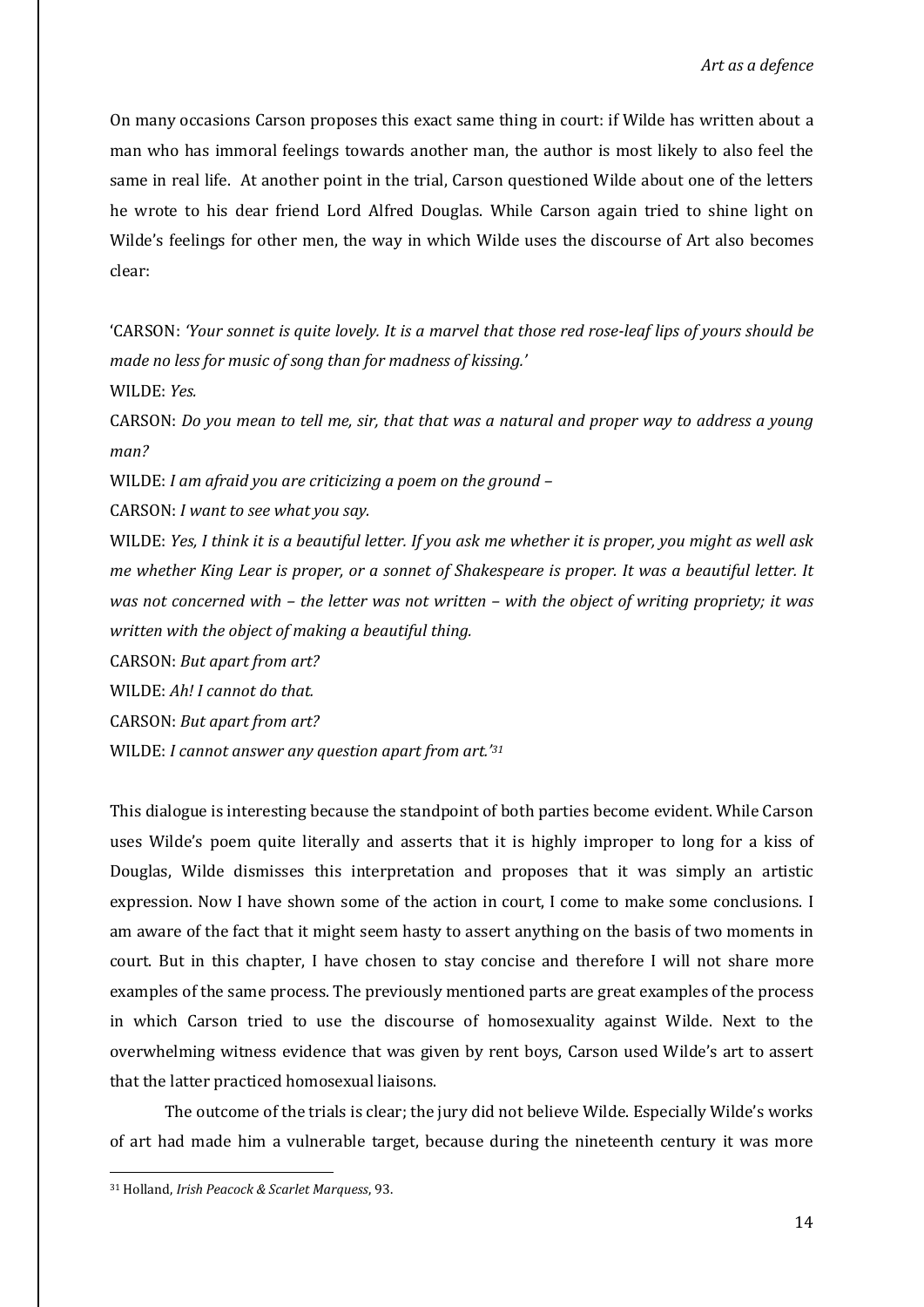common to believe that books, letters and plays represented the truth. Because of this, they judged that his book was not just an artistic expression. What Wilde wrote about homosexual passions corresponded to what they heard about him from the barrister and through witnesses. In other words, the jury believed that *The Picture of Dorian Gray* contained parts of Wilde's reality, or even parts of his identity.

Wilde's argument that his encounters with younger men merely had an intellectual purpose, neither made the barrister waver, nor made the judges doubt. Because of the fact that Wilde was eventually sentenced, I argue that Wilde's defence simply held no truth for the jury. As I have shown in the previous chapter, people already had an inconsistent notion of who the homosexual was. It was up to the practitioner of law to make the image consistent and complete, and Carson undoubtedly succeeded in this task. In Wilde, the jury began to see the perfect example of this ill-defined minority that little was known of but what was evident was that this minority could not repudiate their inner selves. Homosexuals formed a constant threat to society. The previous makes me certain that Wilde's effort to draw upon the discourse of Art, which will be the subject to the next chapter, was fruitless.

Nonetheless, I did not propose to investigate whether Wilde succeeded at his task or not. That question has been answered beforehand: the sheer fact that Wilde received a sentence means that Wilde did not succeed. My purpose is to study how Wilde used this discourse of Art to not comply with the nineteenth-century discourse on homosexuality. I will treat this matter in the following chapter.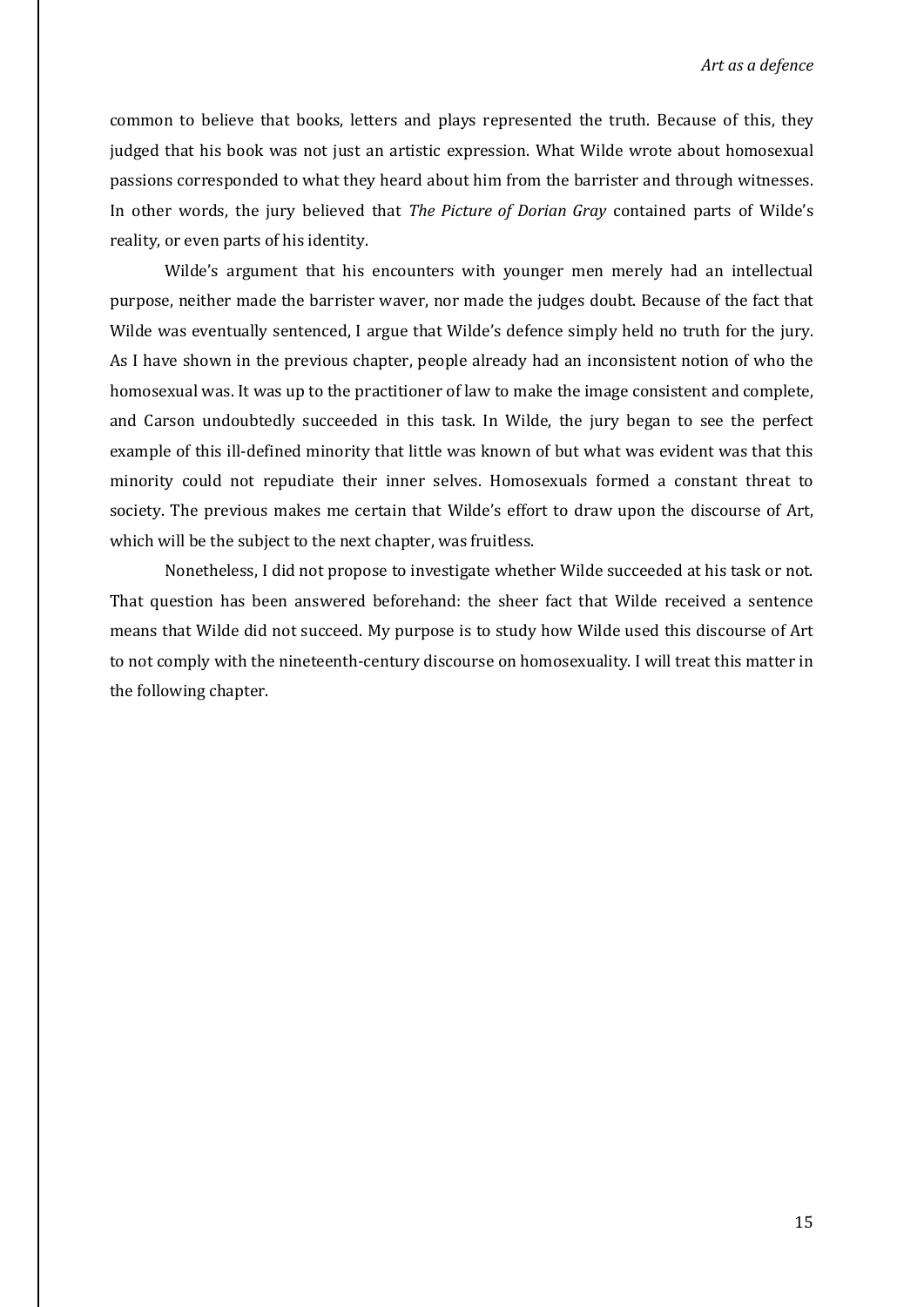*Art as a defence*

## **Chapter three** The discourse of Art *Wilde's manoeuvre to fend off the accusations*

As I have mentioned in chapter one, I am inspired by the work of Michel Foucault on discourses and the concept of inner sexuality. Foucault proved convincingly that discourse began to limit as well as shape the manner in which people thought about homosexual relationships at the end of the nineteenth century. On the contrary, I believe that (and this is where my conviction collides with that of Foucault) discourse makes no puppets of people. Wilde proved to have agency in the events before and within the actual trials itself. This chapter's aim is to show that Wilde used this agency to defend himself against everybody who began to think of him as a homosexual. In other words, the discourse of Art has been Wilde's reply to the discourse of homosexuality which was held up by the late-Victorian society.

'I treated Art as the supreme reality, and life as a mere mode of fiction.'<sup>32</sup> Oscar Wilde's highest aim in life was to dedicate himself entirely to art, which he spelled with a capital 'a' if he meant his 'supreme reality'. In this chapter, I will come to explicate what I will call Wilde's discourse of Art. I also spell this with capital 'a', because I do not mean mere works of art, but Wilde's supreme reality.<sup>33</sup> The historian William E. Buckler states that the literary climate in the nineteenth century differs undeniably from the present. In the nineteenth century, readers had a fascination with literature as a quite distinctive fine art whose ends other than art itself were clearly secondary. The present reader is characterized by a disinclination to involve itself in aesthetic issues to any significant degree at all.<sup>34</sup> Nowadays the words art and artist are terms widely used, but those who use them rarely explain what they mean. This is why I have clearly distinguished between art and its capitalized form: Art.

Instead of giving in to all of the accusations that were made publicly and in his trials, Wilde did everything in his power to let people judge him differently. He claimed that everything he said, wrote and most importantly, everything he did, was in the spirit of an artist and in tribute to Art. Before I come to examples of this claim, I have to mention something about the use and truthfulness of his argument.

That Wilde was not bound to what was dictated by discourse, does not necessarily mean that he was not influenced by it as well. But to comply and give in to the accusations of homosexuality was not an option; it would result in severe punishment. To him, evading conviction became the primary importance. In his effort to stay out of prison, the only option he

<sup>32</sup> Edwards, *Complete Works of Oscar Wilde*, 1016.

<sup>33</sup> Wilde distinguished clearly between 'works of art' and 'Art' as his supreme reality. In his letter De Profundis he wrote: 'I treated Art as the supreme reality, and life as mere mode of fiction.' Furthermore, when he defends himself or his artistic work against critics, he also tends to capitalize the word.

<sup>34</sup> William E. Buckler, 'Oscar Wilde's Aesthetic of the Self: Art as Imaginative Self-Realization in De Profundis', *Biography* 12:2 (Spring 1989) 98.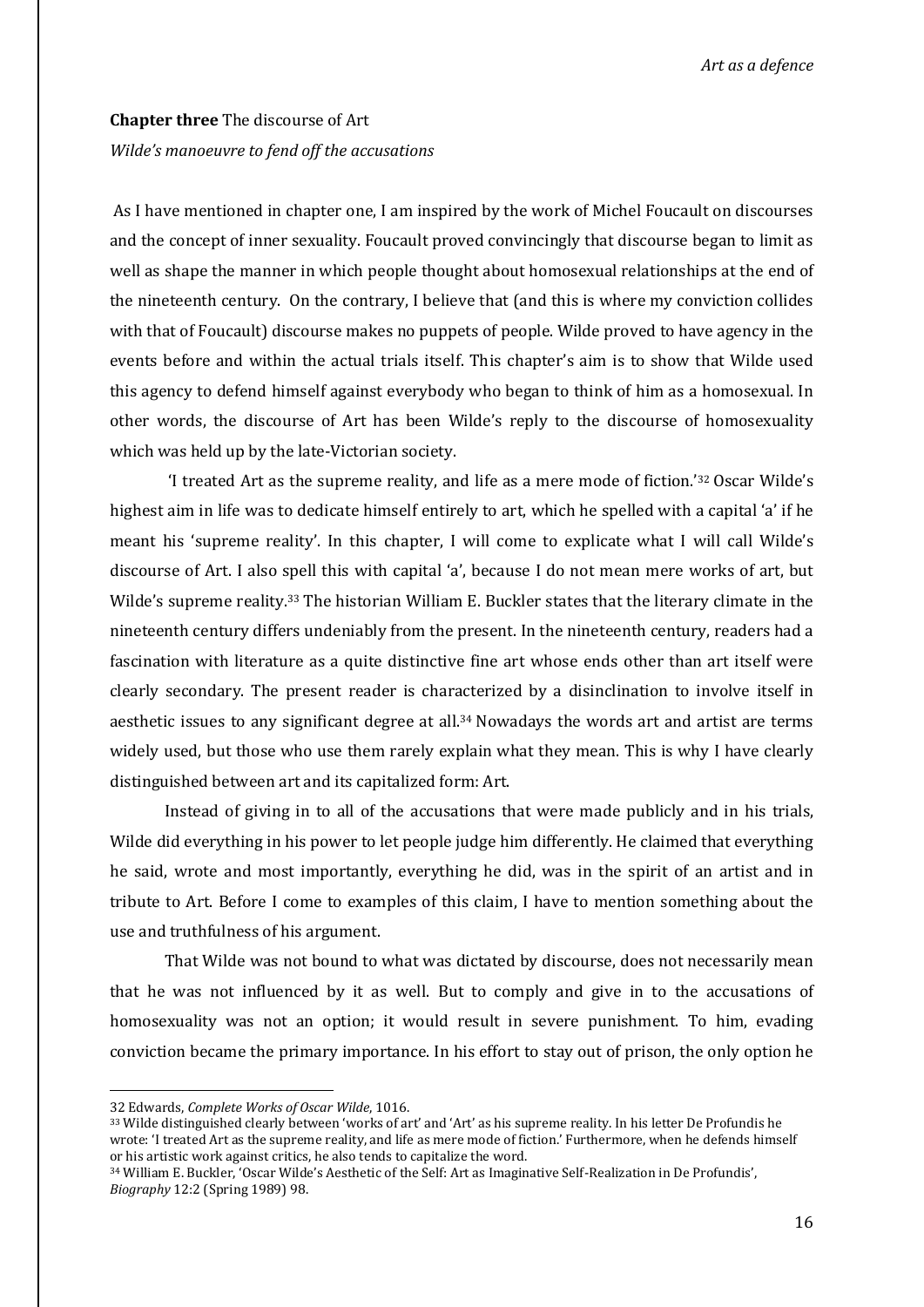had was to give an alternative explanation to his conduct than the explanation that the discourse on homosexuality provided. I have thought about the possibility that Wilde tried to fool his contemporaries with the discourse of Art, while he actually 'knew' he was a homosexual. He could have made up this concept as a means of lowering the chance of a prison sentence. If this is the case, Wilde would not have succeeded to free himself of the late nineteenth-century thought on identity. Just like everybody else's, his thought would have been shaped by the identity discourse. He would have felt that his actions (indecencies) provided information about his identity (being a homosexual). As I have mentioned in my introduction, it is not my purpose to take a stand in the matter of sincerity and truth. This purpose is not feasible, simply because it is extremely difficult to judge any discourse by sincerity. Analysing the nineteenth-century use of 'sincerity' seems particularly tricky, because sincerity was the primary ideal, and it did not necessarily mean total honesty. For example, autobiography was written in a highly conventional, even prescriptive form. Sincerity was such a convention, and to the contemporary reader it would have been easier to separate sincerity from honesty, to the reader in this age this is much more difficult.

Nonetheless, I must discuss this topic, because I cannot rightfully advocate the discourse of Art, which Wilde used counter to the prevalent discourse on homosexuality, if I am not convinced of its credibility. I will use *De Profundis* (from the depths), one of Wilde's most extensive letters, to test whether Wilde spoke his truth or not. He wrote the letter as a final outreach to get to the heart of Douglas: 'I have written to you with perfect freedom. … Whatever you have to say for yourself, say it without fear. Don't write what you don't mean: that is all. If anything in your letter is false or counterfeit I shall detect it by the ring at once. … Perhaps we have yet to know each other.'<sup>35</sup> By writing a sincere letter, Wilde hoped to get an unfeigned letter in return. Still, this valuable comment does not solve the matter. *De Profundis* was written by an author who intended to reveal his true identity to the world (Wilde made a copy of the letter before he sent it to Douglas) as much as he wanted to reveal himself to himself. Buckler concludes that *De Profundis* is consistent with one of the principal observations that Wilde made about art: that, like the Greek classical writers, the artist must acquire a full knowledge of his true self.<sup>36</sup> And this is what Wilde tries to do in his letter.

The previous attempt lacks value because we can never exactly determine what Wilde felt or knew to be true. I can only examine what is said and written in the battle of identity between Wilde and his opponents. It is in this battle that I recognize two parties; Wilde's adversaries who thought that Wilde fitted into the discourse on homosexuality, and Wilde himself, a man who did everything in his power to not comply with the allegations. It is within

1

<sup>35</sup> Edwards, *The Complete Works of Oscar Wilde*, 1058.

<sup>36</sup> Buckler, 'Oscar Wilde's Aesthetic of the Self', 96.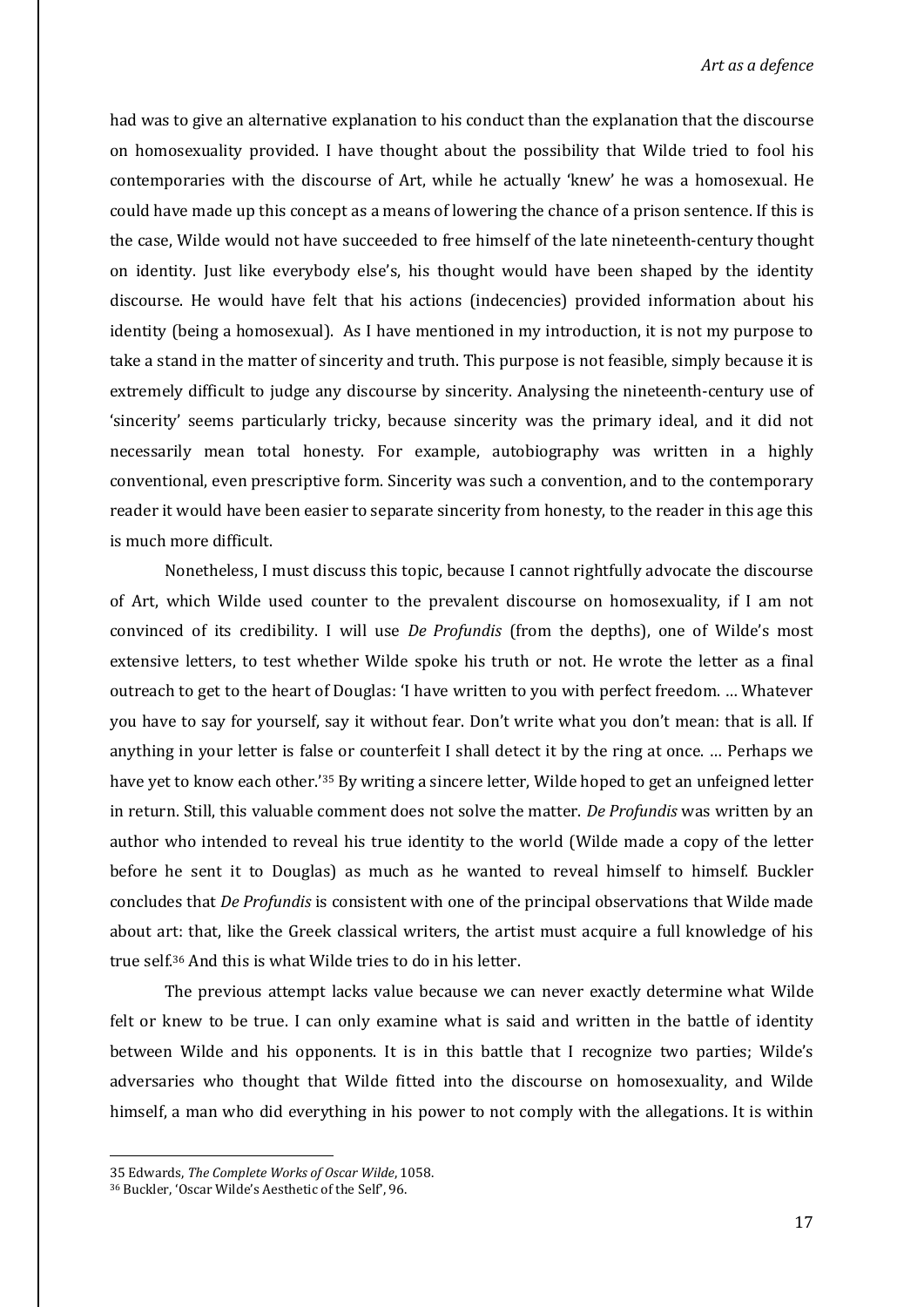*Art as a defence*

this continuous struggle that I obtained certainty about the discourse of Art. Wilde's speech would not have been as strong, his persistence not as vigorous, if his thought about Art was utterly insignificant and submissive next to the discourse of homosexuality.

In *De Profundis* we find several interesting examples of this vigorous persistence. First, I will situate the letter. Wilde wrote it to his male lover, Lord Alfred Douglas, to explicate his displeasure with Douglas' conduct over the past few years. In his constant effort to let Douglas think about the way he behaved, Wilde compares his own behaviour and his reality to that of his friend. He mentions that Douglas' desires were in Life, while his interests were in Art.<sup>37</sup> At the time he wrote his work, Wilde had been in prison for about one and half years for committing indecencies with other men. In the previous chapter, I have discussed the events which led to Wilde's trials and his final condemnation. For now, it is sufficient to keep in mind that Wilde blamed Douglas for his punishment. If it had not been for Douglas, Wilde would have never brought Douglas' father to court when the latter publicly accused him of being a sodomite. Wilde felt rather disgusted with the whole situation in prison, especially since Douglas did not keep in touch with Wilde ever since he was held there. Wilde wrote this letter to let Douglas realize all the wrongdoings in his life. Because of the division he makes between Douglas' reality and that of his own, this letter is an interesting aid to determine how Wilde made sense of his world and in what way he believed one should act in it. In *De Profundis*, he expresses a concept that we have come to know as the discourse of Art. Wilde uses this concept of Art many times as an explanation of the differences between Douglas and himself, or as guideline for conduct for both of them. All of the artistic statements he made in *De Profundis* are in congruence with what he had said earlier about Art. Furthermore, every single comment he made about Art, seems to be an additional argument to prove that Art is the 'supreme reality'. In an essay, Buckler describes Wilde's art-for-art's-sake philosophy, with which the latter re-affirmed Art as the 'great primal note' of his being.<sup>38</sup> It was not only for success and fame that art meant a lot to Wilde, he was an aesthete. He determinedly excluded any socio-political theme in his work, in order to focus solely on the beauty of art itself.

I will come to discussing a selection of sentences of *De Profundis* in which Wilde shows that Art is his reality. In the middle part of this fifty thousand words letter, Wilde discusses the direction that his life had taken and he shares the valuable insights that he received while contemplating in prison. Buckler argues convincingly that the letter is a perfect example of spiritual autobiography. It reflects a Romantic sensibility that sets a higher value on "the private and the inward" than on "the public and the outward". According to Buckler, this had become the

1

<sup>37</sup> Edwards, *The Complete Works of Oscar Wilde*, 982.

<sup>38</sup> Buckler, 'Oscar Wilde's Aesthetic of the Self', 95.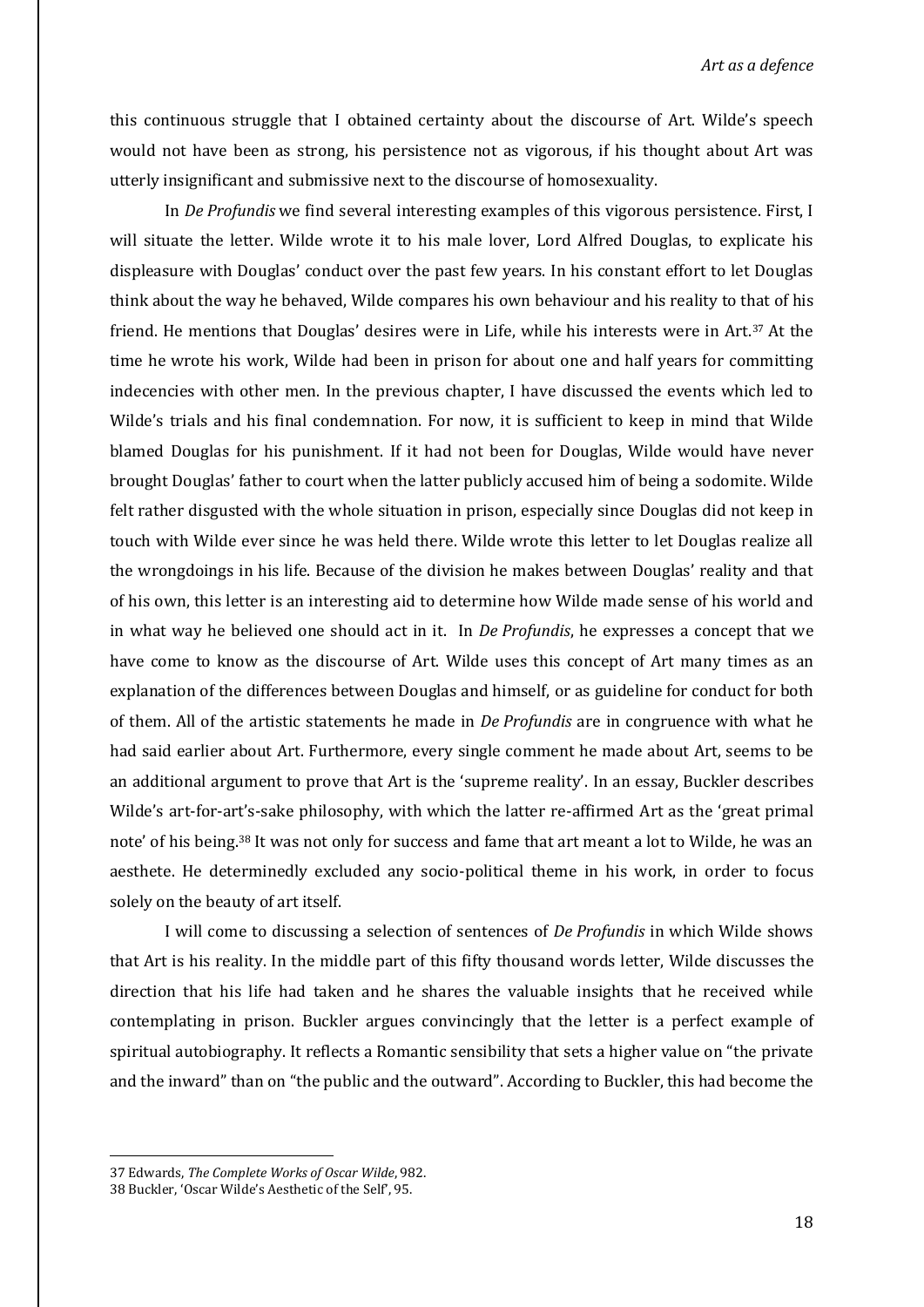dominant mode of autobiography in the English tradition of the nineteenth century.39 This mode of biography is very evident in the following part of *De Profundis.* In the following part, Wilde recalls a moment with a friend. This friend told Wilde that he never believed any of the accusations:

'I burst into tears at what he said, and told him that while there was much amongst your father's definite charges that was quite untrue and transferred to me by revolting malice, still that my life had been full of perverse pleasures and strange passions, and that unless he accepted that fact as a fact about me and realised it to the full, I could not possibly be friends with him anymore, or even be in his company. It was a terrible shock to him, but we are friends, and I have not got his friendship on false pretences. I have said to you that to speak the truth is a painful thing. To be forced to tell lies is much worse.'<sup>40</sup>

Here, Wilde talks of his life as filled with perverse pleasures and strange passions. It really is an interesting passage, since Wilde mentions that he thinks it important to speak the truth. He did not want his friendship to be based on false pretences. However, Wilde does not seem to morally condemn his actions. In the following part, I will try to explain why he did not. In the same letter, Wilde writes: 'Art only begins where Imitation ends.'<sup>41</sup> This exemplifies his urge never to follow in somebody's lead; his art should be original and sometimes even provocative. To Wilde, provocation equals the stimulation of thought, which can never be a wrong thing. He also writes: 'He [Jesus] would not hear of life being sacrificed to any system of thought or morals. He pointed out that forms and ceremonies were made for man, not man for forms and ceremonies.'<sup>42</sup> Wilde frequently stated that self-development is the primary goal in life, and this development can only occur in its finest form if there is no imitation and no surrendering to any 'system of thought or morals'. Wilde also speaks more directly to his recipient; he blames Douglas because he caused Wilde to abide by the morals of Puritanism:

'There is where I found myself after two years' friendship with you, right in the centre of Philistia, away from everything that was beautiful, or brilliant, or wonderful, or daring. At the end I had to come forward, on your behalf, as the champion of Respectability in conduct, of Puritanism, in life, and of Morality in Art. *Voilà où mènent les mauvais chemins!* [That's where evil ways lead.]'<sup>43</sup>

<sup>39</sup> Buckler, 'Oscar Wilde's Aesthetic of the Self', 95.

<sup>40</sup> Edwards, *The Complete Works of Oscar Wilde*, 1050.

<sup>41</sup> Ibidem 1039.

<sup>42</sup> Ibidem 1036.

<sup>43</sup> Ibidem 1042.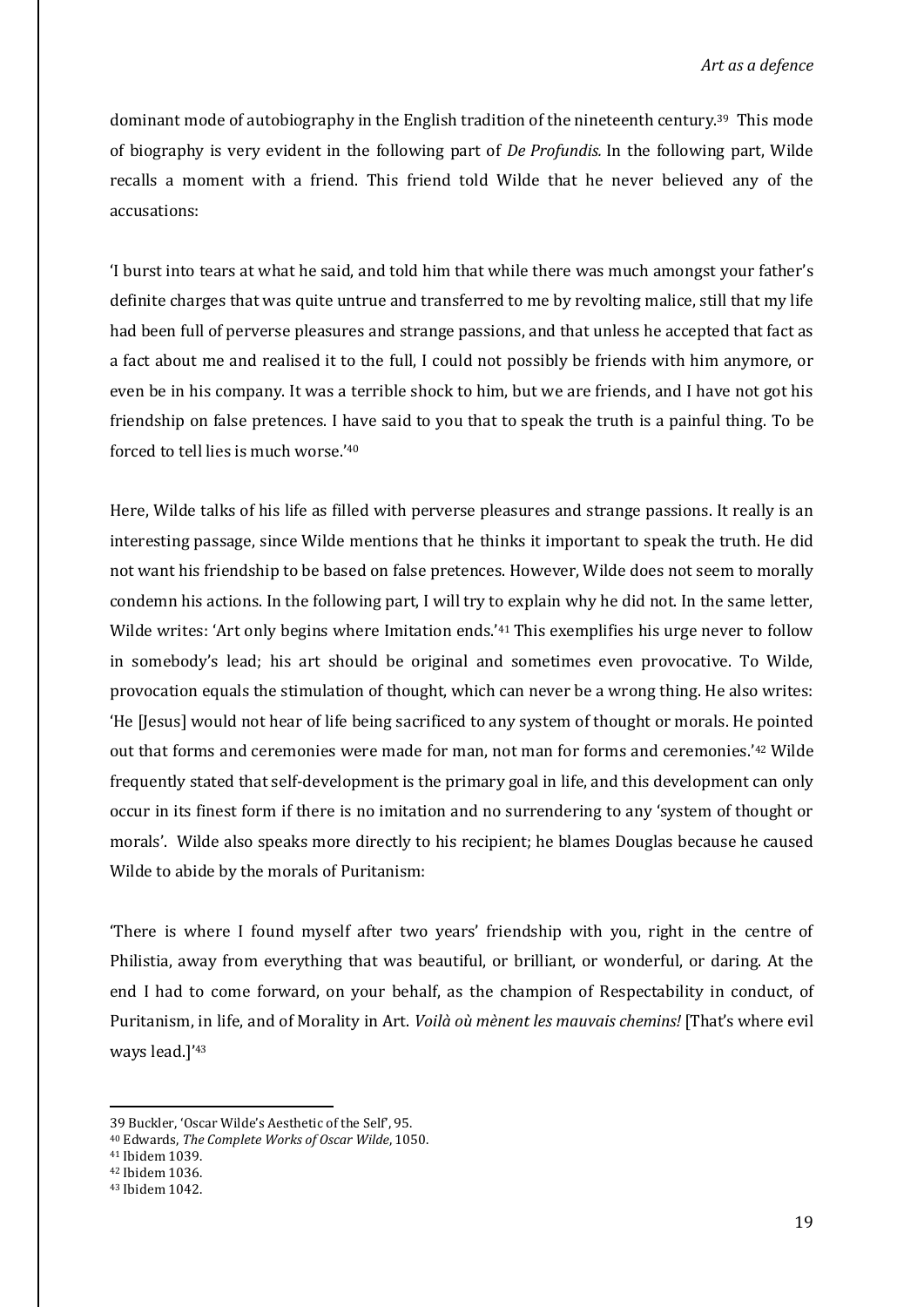Wilde hated to have become 'the champion of Morality in Art, in his *Phrases and Philosophies for the Use of the Young*, he had written: 'Any preoccupation with ideas of what is right and wrong in conduct shows an arrested intellectual development.'<sup>44</sup> He simply did not want to distinguish between right and wrong. In his play *Lady Windermere's Fan,* he made one of his actors quite seriously say: 'It is absurd to divide people into good and bad. People are either charming or tedious.'<sup>45</sup> According to Wilde, art stands on its own and has little to do with reality. He primarily argued that an artist's work cannot be translated one-on-one to mean the same thing in (his) real life. For example, he replied the following to Carson's last question in the first brief example that I have given in the previous chapter:

WILDE: *Yes, [it is to be concealed]; because there are people in the world who cannot understand the intense devotion and affection and admiration that an artist can feel for a wonderful and beautiful person, or for a wonderful and beautiful mind. Those are the conditions under which we live. I regret them.<sup>46</sup>*

Here Wilde clearly distinguishes between the manner in which an artist can feel intense devotion, and the manner in which a normal person feels this. I will now turn to *The Picture of Dorian Gray* to further analyse the discourse of Art.

#### The Picture of Dorian Gray

'The books that the world calls immoral are books that show the world its own shame.'<sup>47</sup>

As I mentioned in the introduction, Oscar Wilde's novel *The Picture of Dorian Gray* was received negatively in society. It initially appeared as the lead story in the July issue of *Lippincott's Monthly Magazine* in 1890 and within a week a significant segment of the British press reacted with outright hostility, condemning the novel as 'vulgar', 'unclean', 'poisonous', 'discreditable', and 'a sham'.<sup>48</sup> One *Daily Chronicle* review runs: 'It is a tale spawned from the leprous literature of the French Décadents – a poisonous book, the atmosphere of which is heavy with the mephitic odours of moral and spiritual putrefaction.'<sup>49</sup> Wilde took up the sword and wrote vigorous replies to the *Chronicle, St James's Gazette* and the *Scots Observer*; he was determined to safeguard his art. Reviewers in office were not his only adversaries, also private individuals

<sup>44</sup> Edwards, *The Complete Works of Oscar Wilde*, 1245. 45 Ibidem 423.

<sup>46</sup> Merlin Holland, *Irish Peacock & Scarlet Marquess*, 93

<sup>47</sup> Gillespie, *The Picture of Dorian Gray*, 180.

<sup>48</sup> Frankel, *The Picture of Dorian Gray*, 5.

<sup>49</sup> Holland, *The Complete Letters of Oscar Wilde*, 435.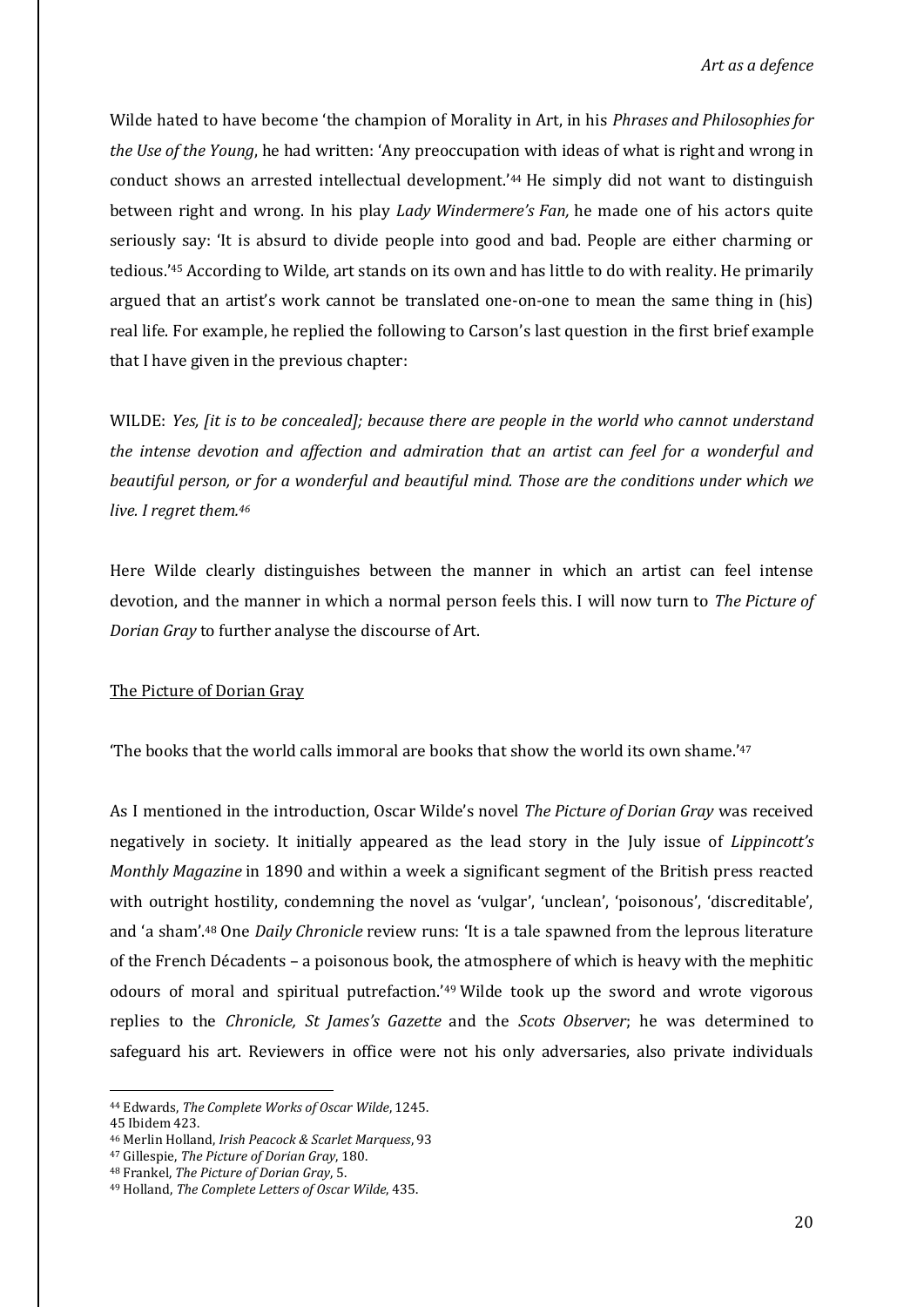made themselves heard. To the *Scots Observer* Wilde wrote that, apart from newspaper reviews, he received two hundred and sixteen private criticisms on his novel since its appearance in *Lippincott's* two months earlier.<sup>50</sup> While paying no regard to most of the private letters, (Wilde mentions that he had passed them from the library table straight in a wastepaper basket in the same letter) he did publicly give the *St James Gazette* the following reply:

'Finally, sir, allow me to say this. Such an article as you have published really makes one despair of the possibility of any general culture in England. Were I a French author, and my book brought out in Paris, there is not a single literary critic in France, on any paper of high standing, who would think for a moment of criticising it from an ethical standpoint. If he did so, he would stultify himself, not merely in the eyes of all men of letters, but in the eyes of the majority of the public. You have yourself spoken against Puritanism, to which your critic has given expression, that is always marring the artistic instinct of the English. … To art belong all things that are and all things that are not, and even the editor of a London paper has no right to restrain the freedom of art in the selection of subject-matter.'<sup>51</sup>

Here, especially the comparison that Wilde makes with France is striking. Again Puritanism is called upon to explain the difference between the two countries. Wilde certainly wrote this letter at a demeaning tone. Wilde really could not stand his art being criticised from an ethical standpoint. In the same manner of speech *The Daily Chronicle* received the following:

'Finally, let me say this – the aesthetic movement produced certain colours, subtle in their loveliness and fascinating in their almost mystical tone. They were, and are, our reaction against the crude primaries of a doubtless more respectable but certainly less cultivated age. My story is an essay on decorative art. It reacts against the crude brutality of plain realism. It is poisonous if you like, but you cannot deny that it is also perfect, and perfection is what we artists aim at.'<sup>52</sup>

A year later, Wilde added a defensive preface to the story when it first appeared in book form. He also revised the particular sentences that caused the utmost commotion. At this point, one would assume that the story would have lost all its edginess, especially since the editors of *Lippincott's* had already censored roughly five hundred words when it appeared in the magazine. Still, the new edition caused renewed contempt and stimulated Wilde to reply. This time, a few letters were directed at personal recipients instead of public newspapers. To one certain 'R. Clegg', he writes:

<sup>50</sup> Holland, *The Complete Letters of Oscar Wilde*, 447.

<sup>51</sup> Ibidem 432.

<sup>52</sup> Ibidem 436.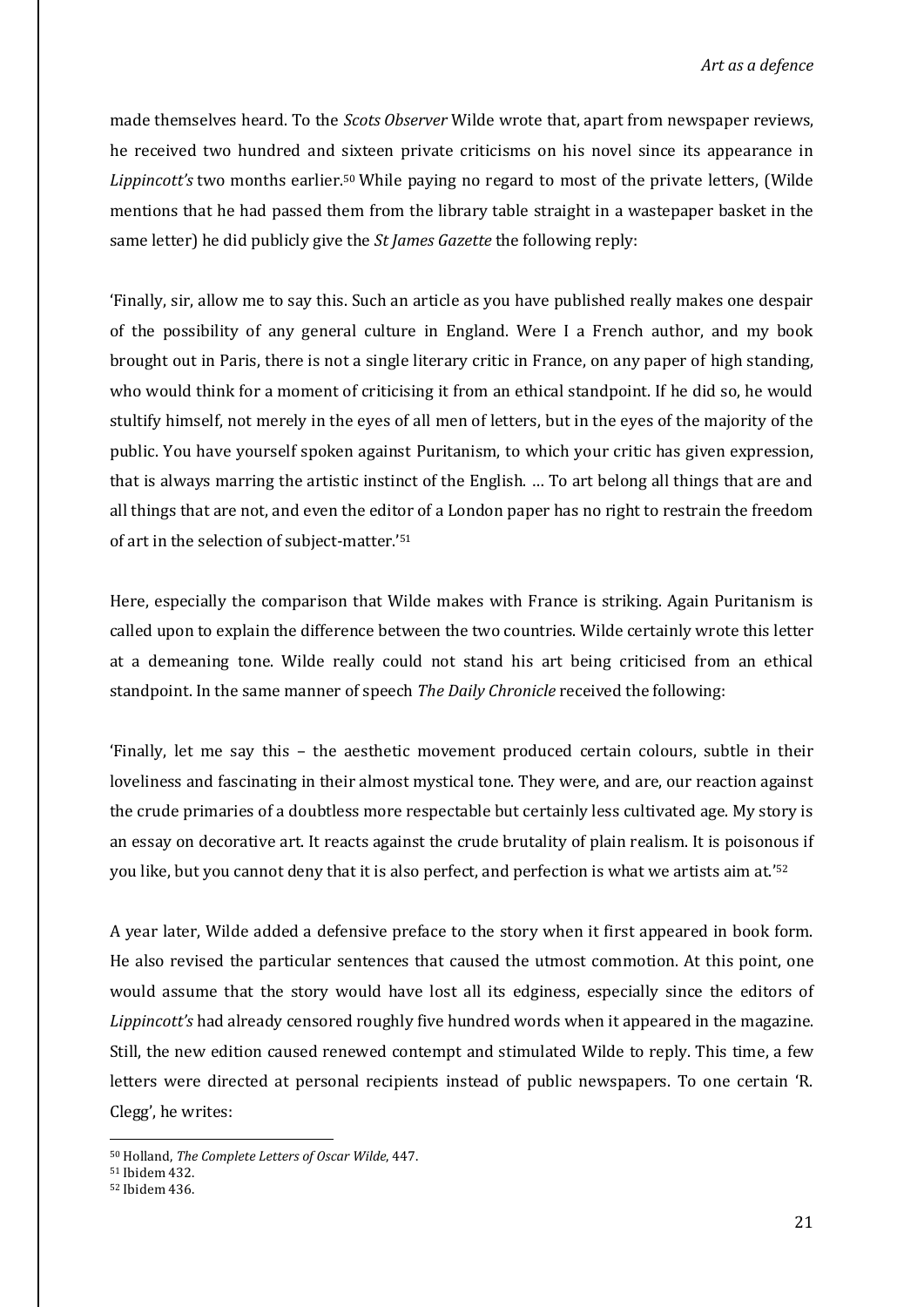'My dear Sir, Art is useless because its aim is simply to create a mood. It is not meant to instruct, or to influence action in any way. It is superbly sterile, and the note of its pleasure is sterility. If the contemplation of a work of art is followed by activity of any kind, the work is either of a very second-rate order, or the spectator has failed to realize the complete artistic impression.'

I will now take a closer look at the defensive preface to show that Wilde already expressed the discourse of Art long before he was in court. The first sentence treats the desirable standpoint of the artist towards his work: 'No artist has ethical sympathies. An ethical sympathy in an artist is an unpardonable mannerism of style.'<sup>53</sup> By mentioning that the 'sympathy towards ethics' in an artist is a 'mannerism of style', Wilde actually said that ethics cannot successfully be integrated into a piece of art, at the most it can be present strategically or insincerely.

The second sentence is on a work of art itself. Wilde states that we cannot speak of morality in a book; 'There is no such thing as a moral or an immoral book. Books are well written, or badly written. That is all.'<sup>54</sup> Just like in his reply to the *Gazette*, the author argues that morality in a book simply does not exist. In other words, the approval or disapproval of conduct in no way belongs to the sphere of art. Wilde concludes his preface with; 'All art is quite useless.'<sup>55</sup> Especially this last sentence triggered me to explore the manner in which Wilde wanted to dismiss all the negative comments on his book. How is it possible that an artist argues that a work of his hands has no use at all? Wilde gave the answer in his letter to Clegg: if art is useful, it has the potential of influencing the thought or actions of people. Wilde did not want to influence anybody, because there is no such thing as a good influence. In chapter two of *The Picture of Dorian Gray* he writes:

'There is no such thing as a good influence, Mr. Gray. All influence is immoral – immoral from the scientific point of view.' 'Why?'

'Because to influence a person is to give him one's own soul. He does not think his natural thoughts, or burn with his natural passions. His virtues are not real to him. His sins, if there are such things as sins, are borrowed. He becomes an echo of some one else's music, an actor of a part that has not been written for him.'<sup>56</sup>

Frankel mentions that Wilde, like many late-Victorians, was fascinated by the dynamics of interpersonal influence. In his commonplace book Wilde had written: 'those organisms which

<sup>53</sup> Gillespie, The Picture of Dorian Gray, 3.

<sup>54</sup> Ibidem.

<sup>55</sup> Ibidem 4.

<sup>56</sup> Frankel, The Picture of Dorian Gray, 94.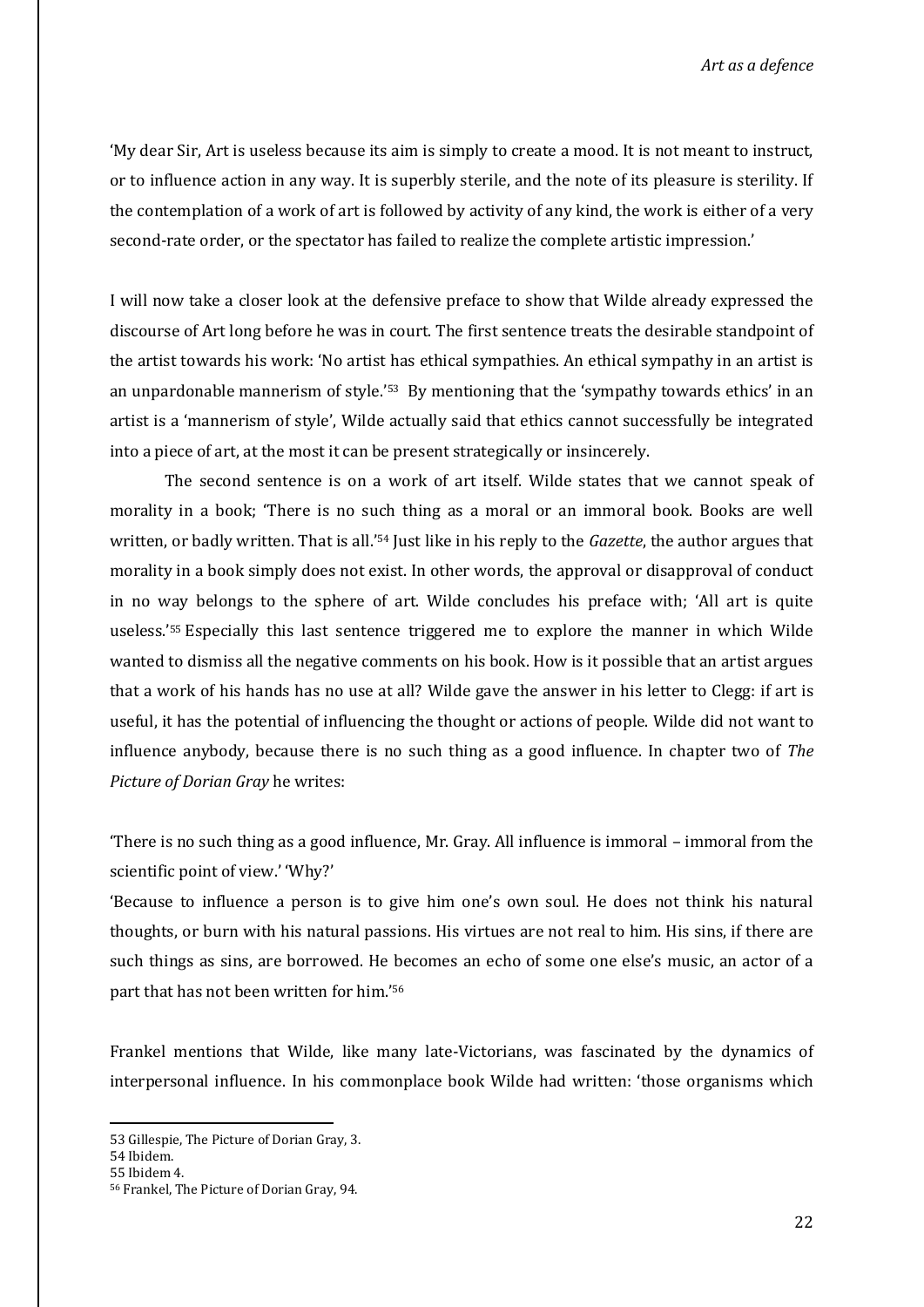are entirely subject to external influences do not progress any more than a mind entirely subject to authority.'<sup>57</sup> To mention that his art was not meant to be useful or to influence anybody, it seems as if Wilde again proposes that nobody has to expect any danger from it. In Chapter nineteen of *The Picture of Dorian Gray* it is as if Oscar Wilde predicted the snake pit that he would fall into after the appearance of his story; Wilde took a similar line at his first trial in defending *Dorian Gray* against charges of its alleged malicious influence. 'As for being poisoned by a book, there is no such thing as that. Art has no influence upon action. It annihilates the desire to act. It is superbly sterile.'<sup>58</sup> Furthermore, he writes in *De Profundis:* 

'We call ourselves a utilitarian age, and we do not know the uses of any single thing. We have forgotten that Water can cleanse, and Fire purify, and that the Earth is mother to us all. As a consequence our Art is of the Moon and plays with shadows, while Greek art is of the sun and deals directly with things.'<sup>59</sup>

By now, I hope to have explained clearly how Wilde thought about Art, and why he believed he posed no threat to Victorian morals because of this perception of Art. Art was Wilde's consistent argument against the discourse of homosexuality.

<sup>57</sup> Frankel, *The Picture of Dorian Gray*, 94.

<sup>58</sup> Gillespie, *The picture of Dorian Gray*, 180.

<sup>59</sup> Edwards, *The Complete Works of Oscar Wilde*, 1057.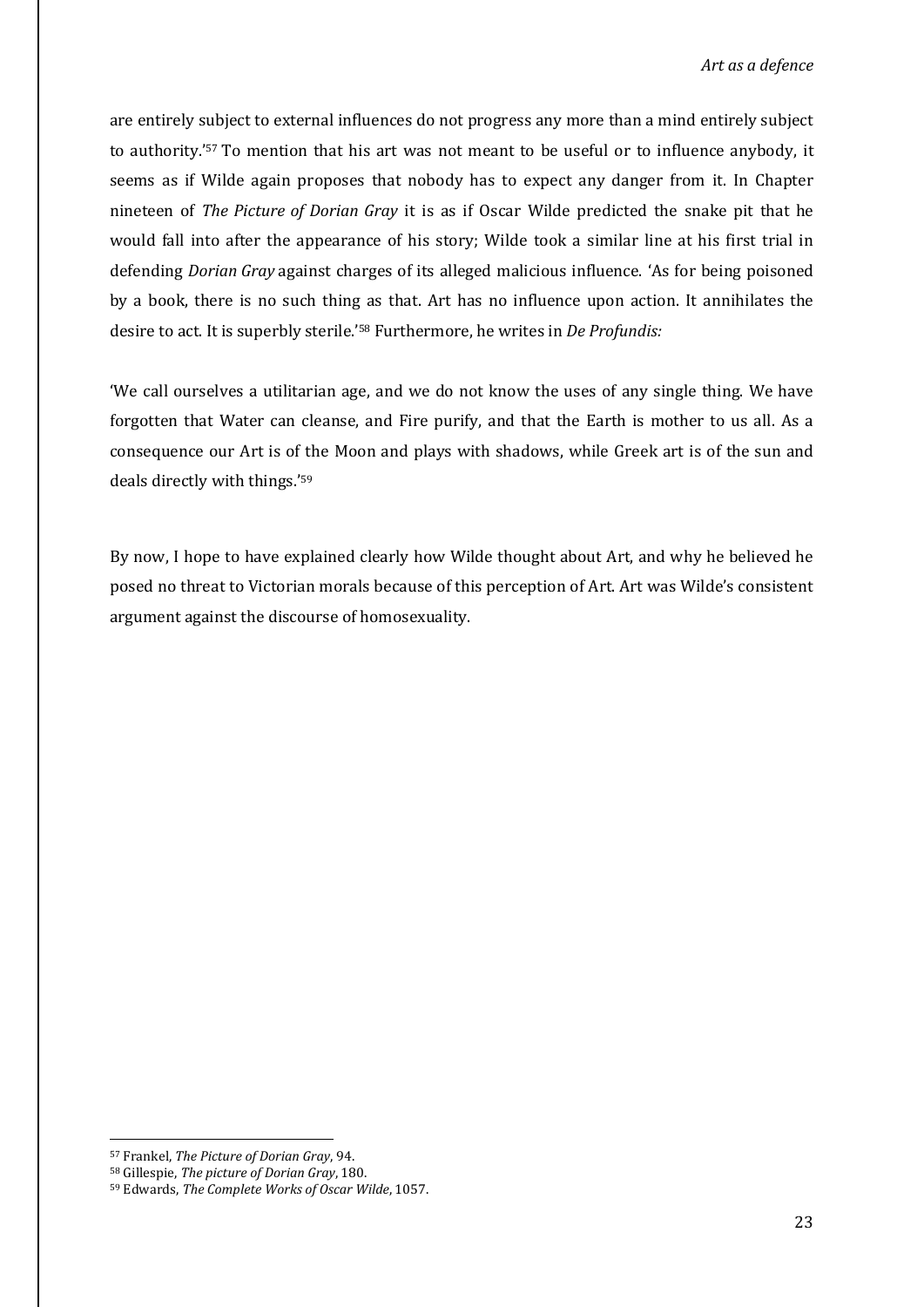*Art as a defence*

#### **Conclusion**

In this essay I have studied how Oscar Wilde used the discourse of Art to propose that he did not belong to the nineteenth-century discourse on homosexual identity. In chapter one I stated that the homosexual identity arose in the first quarter of this century, but had only taken its definite form at the end of it. Common people became consciously aware of the manifestations of the homosexual because of impressive prosecutions of men with homosexual leanings from 1885 onwards. The published cross-examinations in daily newspapers and the final sentence had a great attraction on people, causing them to eagerly follow the news on this subject. Because of this, prosecutions shaped the discourse on homosexuality and consequently provided the format by which 'the homosexual' could be recognized by the common man. I propose that Michel Foucault has thus rightfully argued that the homosexuality discourse was shaped at the end of the nineteenth century by legal and medical professionals.

Nonetheless, while analysing the trials of Oscar Wilde I was struck by the complete absence of doctors or medical information within court. Even though I endorse Foucault's concept of the discourse on homosexuality, I do dispute that professional English physicians had a great influence on the development of it. This thought is reinforced by Ivan Dalley Crozier; he wrote that English physicians were unique in their strong disapproval of sodomy. This moral disapproval caused them to refrain from doing sufficient research on the matter. I propose that this subsequently resulted in the withdrawn position of doctors in cases where homosexuals were involved. On the other hand, I firmly argue that legal professionals as well as practitioners of law had great influence on the completion of the homosexual identity. Especially the speech and interrogations of Edward Carson, the barrister who advocated against Wilde during the first trial, provide interesting examples of this influence. Carson was an eloquent barrister who knew exactly how to stay focused on the subjects that he wanted to be discussed. The barrister focused on the manner of behaviour that the jury, the magistrate and the audience already 'knew' to be typical for homosexuals according to ill-defined notion. Carson led Wilde to jail by insisting on answers that fitted in, as well as contributed to, the discourse of homosexuality.

Nonetheless, professionals like Carson were no omniscient narrators; they could not give a panoramic description of other participants in court if it seemed unrealistic to themselves. What obstructed them is the simple fact that they are as much actors in this grand play of discourse as all others are. To convince anybody, they must thus draw upon the homosexual discourse that is most prevalent in society at that moment. The only effective assertions are consequently assertions that fit neatly into the homosexual discourse, because only those assertions will convince the majority of people. Furthermore, nobody independently decides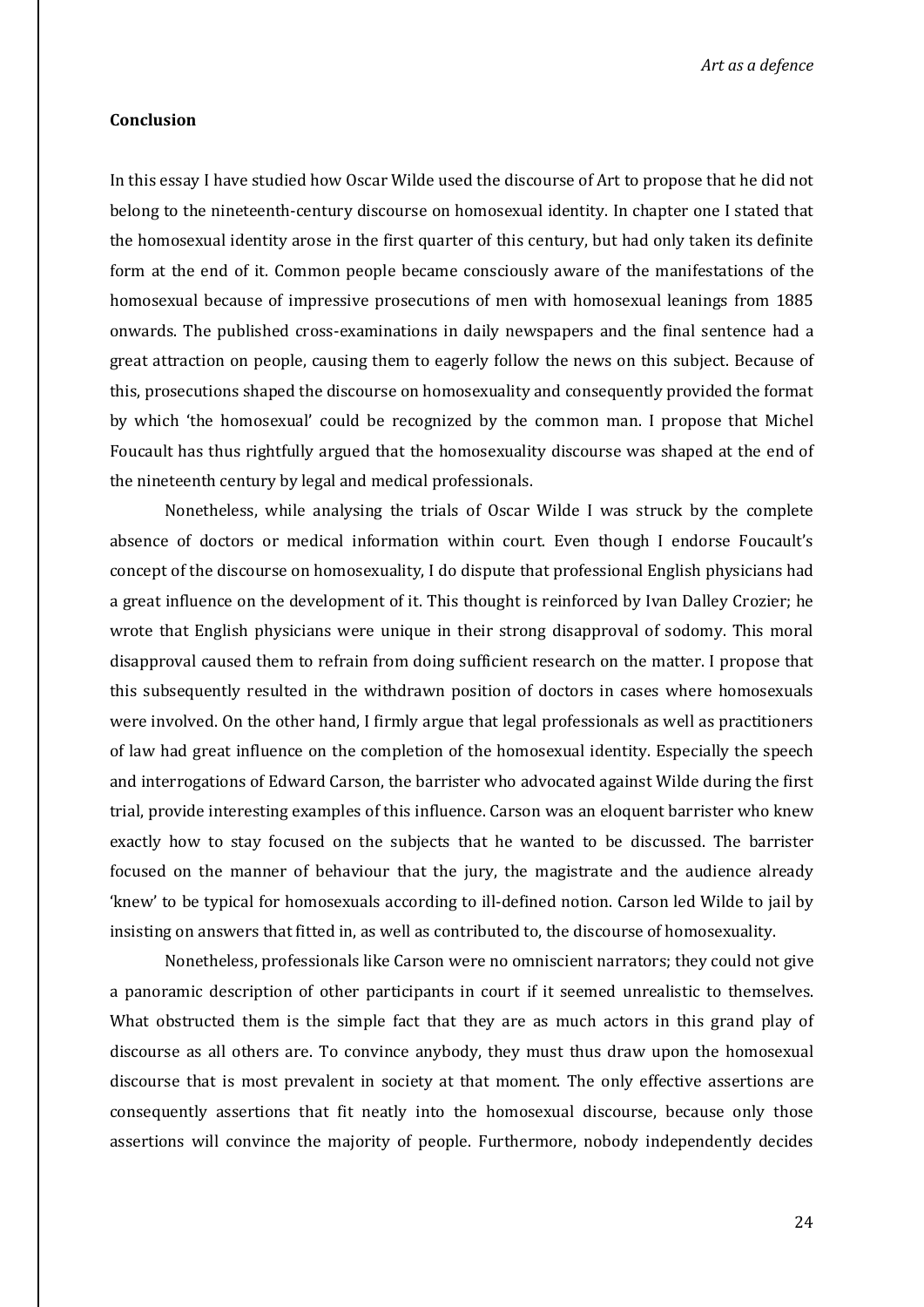what fits into the homosexuality discourse and what does not. Carson could only describe Wilde within a concept that was as much real to himself, as it was in general.

This concept, what was generally thought about men with homosexual leanings, does not arise from one day to another nor do I think it likely that age-old discourses can be instantly superseded. Instead, discourse alters, and in this case that implies that what people knew about sodomites and same-sex practice before, was intertwined with the subsequent information about identity that arose at the end of the nineteenth century. Annemarie Bas and Theo van der Meer have convincingly argued that homosexual awareness arose early in the nineteenth century and not due to the private efforts of legal or medical professionals. I assert that common-sense knowledge about homosexuality prescribed what professionals could add to the homosexual discourse. In other words, professionals did not receive a blank sheet of paper when their professions became widely recognized at the turn of the century.

Within the late-Victorian discourse of homosexuality, morals and standards retained an influential and encompassing role up until and during the trials of Oscar Wilde in 1895. It was solely on the ground of Wilde's impermissible moral conduct that he was prosecuted. This in striking difference with the homosexual discourse on the Continent; there the psychological framework was introduced and used by professionals to determine the 'nature' of the homosexual. Bas asserted that even homosexuals adopted this framework and started to qualify themselves as 'unnatural' instead of 'immoral'. In England, where morals stayed firmly established, Oscar Wilde applied a particular kind of defence that I have called the discourse of Art. It was his consistent answer to the accusations of immoral behaviour. He asserted that Art is completely distinct from morality, and therefore his works of art were not immoral. He argued in a similar manner that, as an artist, he could impossibly be judged on moral grounds. This interesting manner of speech exemplifies Wilde's agency. He had drawn upon a discourse other than the more prevalent one, with the purpose to overrule it and to convince others of his own reality. Wilde shows that he was able to think outside the box and that he had notable space to define his own destiny. This consequently makes the lack of agency highly unlikely.

Nonetheless, the sentence that Wilde eventually received, is a clear indication that agency should neither be overestimated. During the trial, it became clear that Oscar Wilde perfectly fitted in the late nineteenth-century discourse on homosexuality. He became 'the homosexual' and this meant that he walked the wrong path in the eyes of late-Victorian society. His effort was witty, daring and quite apt, but the Victorian primarily came to think of him as a threat to society. His unwillingness to comply was something that could not be tolerated and had to be answered with the severest condemnation.